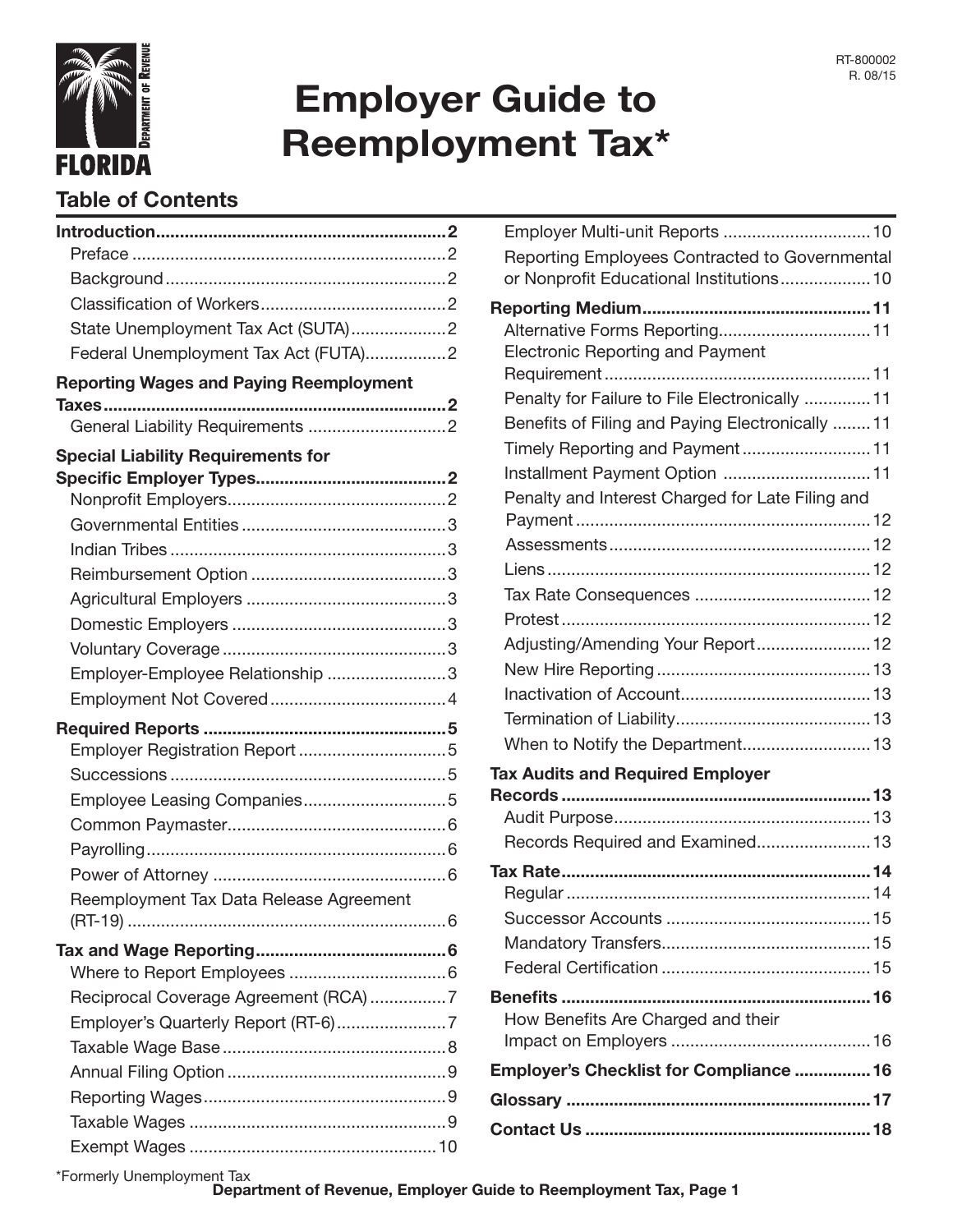# Introduction

The Employer Guide to Reemployment Tax contains information employers need to comply with Florida's Reemployment Assistance Program Law. This guide provides simplified explanations of the taxing procedures of the law. It is not intended to take precedence over the law or rules.

#### **Background**

Every state has an Unemployment Compensation Program. In Florida, legislation passed in 2012 changed the name of Florida's Unemployment Compensation Law to the Reemployment Assistance Program Law and directed the focus of the program to helping Florida's job seekers with becoming reemployed. Reemployment benefits provide temporary income payments to make up part of the wages lost by workers who lose their jobs through no fault of their own, and who are able and available for work. It is job insurance paid for through a tax on employee wages. The Reemployment Assistance Program supports reemployment services through local One-Stop Career Centers located throughout the state.

The Federal Unemployment Tax Act provides for cooperation between state and federal governments in the establishment and administration of the Reemployment Assistance Program. Under this dual system, the employer pays payroll taxes levied by both the state and federal governments.

#### Classification of Workers

Employers must understand how to determine whether a worker is an employee or an independent contractor, so they can correctly include all employees on their *Employer's Quarterly Report* (RT-6). One main distinction is that an employee is subject to the will and control of the employer. The employer decides what work the employee will do and how the employee will do it. An officer of a corporation who performs services for the corporation is an employee, regardless of whether the officer receives a salary or other compensation.

An independent contractor is not subject to the will and control of the employer. The employer can decide what results are expected from the independent contractor, but cannot control the methods used to accomplish those results. How the worker is treated, not a written contract or issuance of a 1099, determines whether the worker is an employee or an independent contractor.

Misclassification of workers is not just a tax reporting issue; it also affects claims for reemployment

assistance benefits. If a person files a claim for benefits and the employer has not been including the person on the quarterly report, this can cause a delay in benefit payments. In addition, the intentional misclassification of a worker is a felony.

#### State Unemployment Tax Act (SUTA)

All reemployment tax payments are deposited to the Unemployment Compensation Trust Fund for the sole purpose of paying benefits to eligible claimants. The employer pays for this Reemployment Assistance Program as a cost of doing business. Workers do not pay any part of the Florida reemployment tax and employers must not make payroll deductions for this purpose. Employers with stable employment records receive credit in reduced tax rates after a qualifying period.

#### Federal Unemployment Tax Act (FUTA)

Federal unemployment taxes are deposited to the FUTA Trust Fund and administered by the United States Department of Labor (USDOL) for funding the administrative costs of state reemployment assistance, One-Stop Career Centers, and part of Labor Market Statistics Programs. The USDOL is also charged with monitoring state Reemployment Assistance Programs and can withhold funds from a state if it does not comply with federal standards.

# Reporting Wages and Paying Reemployment Taxes

#### General Liability Requirements

A business is liable for state reemployment tax if, in the current or preceding calendar year, the employer: (1) has paid at least \$1,500 in wages in a calendar quarter; or (2) has had at least one employee for any portion of a day in 20 different calendar weeks in a year; or (3) is liable for the Federal Unemployment Tax as a result of employment in another state.

# Special Liability Requirements for Specific Employer Types

## Nonprofit Employers

Coverage is extended to employees of nonprofit organizations (such as religious, charitable, scientific, literary, or education groups) that employ four or more workers for any portion of a day in 20 different calendar weeks during the current or preceding calendar year. Exceptions to this coverage include churches and church schools. For purposes of the Florida Reemployment Assistance Program Law, a nonprofit organization is defined in section (s.) 3306(c)(8) of the Federal Unemployment Tax Act and s. 501(c)(3) of the Internal Revenue Code (IRC).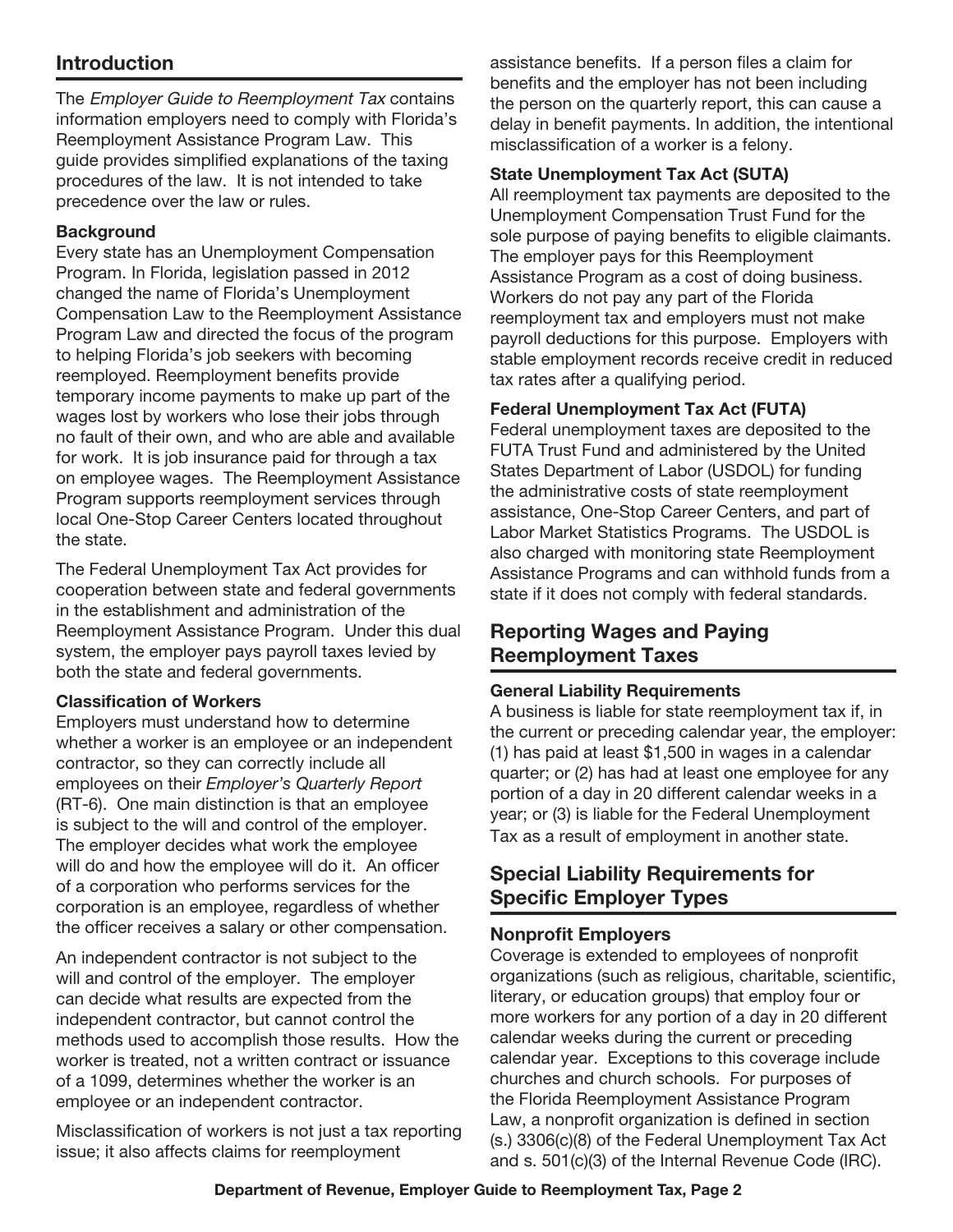#### Governmental Entities

Coverage is also extended to employees of the state of Florida and any city, county, or joint governmental unit.

#### Indian Tribes

Coverage is extended to employees for service performed in the employ of an Indian tribe, as defined by s. 3306(u) of the Federal Unemployment Tax Act, provided the service is excluded from employment as defined by that act solely by reason of s. 3306(c)(7) of the act and is not otherwise excluded from employment under the Florida Reemployment Assistance Program Law. For purposes of the Florida Reemployment Assistance Program Law, the exclusions from employment under s. 443.1216(4), Florida Statutes (F.S.), apply to services performed in the employ of an Indian tribe.

#### Reimbursement Option

Nonprofit organizations, governmental entities, and Indian tribes, have the option of being taxpaying employers or reimbursing employers. A reimbursing employer is one who must pay the Unemployment Compensation Trust Fund on a dollar-for-dollar basis for the benefits paid to its former employees. Wage reports are submitted each quarter and the reimbursement of benefit charges are paid when billed. The employer choosing the contributing method submits quarterly reports and tax due by applying their tax rate to taxable wages each quarter.

#### Agricultural Employers

Agricultural employers who, in the current or preceding year, paid \$10,000 in cash wages in a calendar quarter or who employed five or more workers for any portion of a day in 20 different calendar weeks will become liable employers. Employers with a liability under this provision will also need to report any other employees (except domestic workers). The other employees must be reported even if their employment was less than 20 different weeks or the wages paid were less than \$1,500 in any one quarter.

#### Domestic Employers

Employers of employees who perform domestic services (maids, cooks, maintenance workers, chauffeurs, social secretaries, caretakers, private yacht crews, butlers, and house-parents) who, in the current or prior year, paid \$1,000 in wages in any one calendar quarter are liable to report wages and pay reemployment tax. Employers liable under this provision must not report general employees or agricultural employees unless they also establish liability under these other provisions of the law.

Likewise, employers liable for their general employment must not report domestic workers or agricultural workers unless they also establish liability in these categories. In making a determination of liability, the wages paid in agricultural employment and in domestic employment must be counted separately from wages paid in other types of employment.

The "Coverage Requirements" chart (see page 4) illustrates coverage requirements for four different employers (A, B, C, and D). Columns two, three, and four list employment for each sample employer and the column on the far right lists the coverage (liability) required.

#### Voluntary Coverage

Employers who are not otherwise liable under the law may apply for voluntary coverage for their employees. Employers liable for one type of employment (general, for example) may elect to cover their employees in other types of employment (agricultural and/or domestic). Selection of voluntary coverage obligates an employing unit to report wages and pay tax for a minimum of one calendar year. Coverage remains in effect until the employer provides written notice, by April 30th, to terminate coverage for the current year. A form, *Voluntary Election to Become an Employer Under the Florida Reemployment Assistance Program Law* (RTS-2), for election of coverage may be downloaded from our website at www.myflorida.com/dor.

#### Employer-Employee Relationship

Employment means any service performed by an employee for an employing unit. An **employee** is an individual as defined under the common law rules for employer-employee relationships. An employee is a person who is subject to the will and control of the employer not only as to what shall be done, but how it shall be done.

Any **officer of a corporation** performing services for the corporation is considered an employee during their tenure of office, regardless of whether compensation is received. Compensation, other than dividends on shares of stock and board of director fees, shall be presumed to be payment for services performed.

Any member of a limited liability company classified as a corporation for federal income tax purposes, who performed services for the limited liability company, is an employee of the limited liability company.

Sales personnel are considered covered employees. The fact that a salesperson working for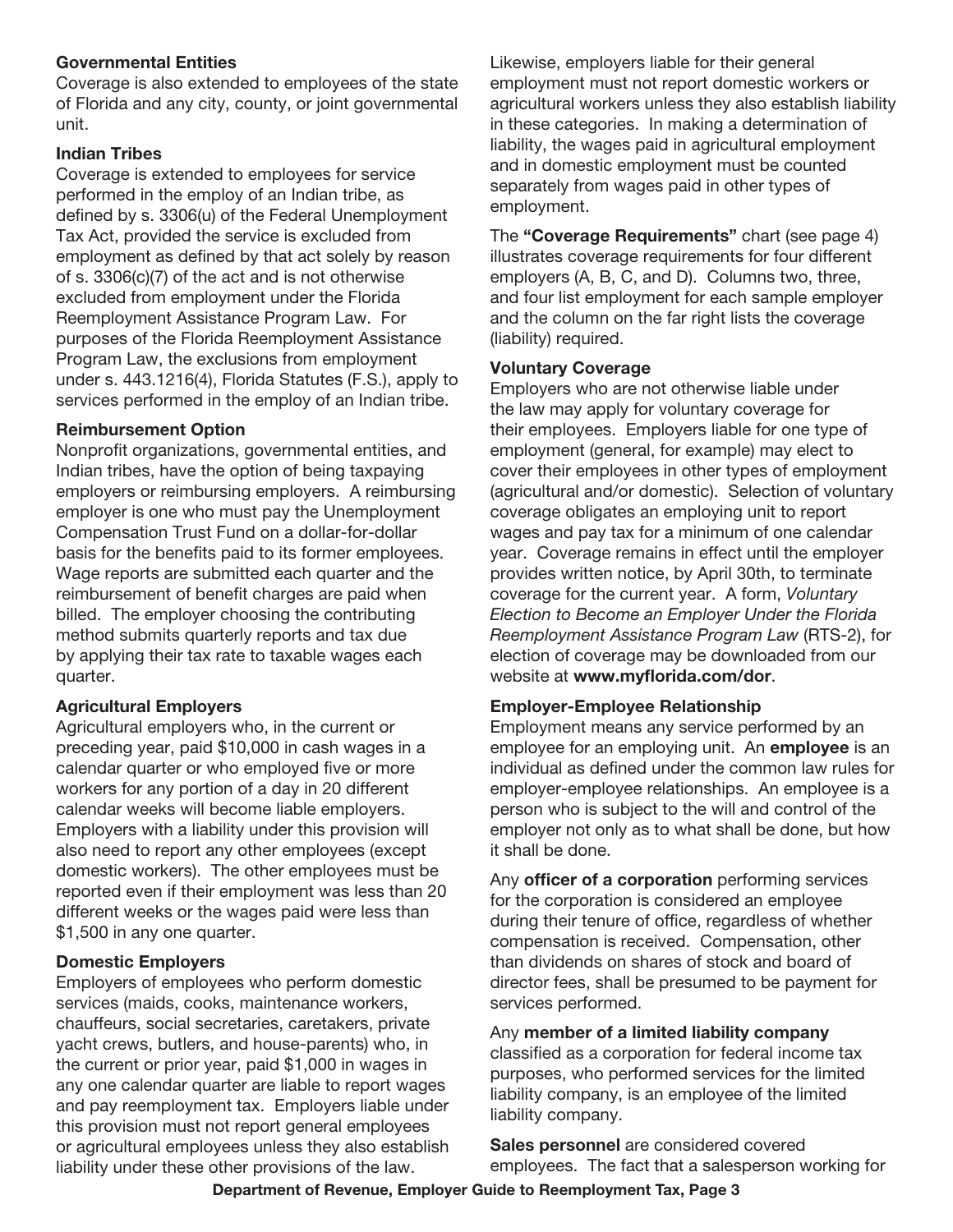| <b>Coverage Requirements</b> |                                                       |                                   |                                                      |                                                                 |  |  |  |  |
|------------------------------|-------------------------------------------------------|-----------------------------------|------------------------------------------------------|-----------------------------------------------------------------|--|--|--|--|
| <b>Employer Examples</b>     | <b>Agricultural Employers</b>                         | <b>Domestic Employers</b>         | <b>General Employers</b>                             | Subject to<br><b>Reemployment Tax</b>                           |  |  |  |  |
|                              | \$10,000 payroll in any<br>quarter or                 | \$1,000 payroll in any<br>quarter | \$1,500 payroll in any<br>quarter or                 |                                                                 |  |  |  |  |
|                              | 5 employees for 20<br>weeks within a calendar<br>year |                                   | 1 employee for 20<br>weeks within a calendar<br>year |                                                                 |  |  |  |  |
| Employer A                   | \$5,000 payroll & 5<br>employees for 10 weeks         | \$1,500 payroll                   | \$1,000 payroll & 1<br>employee for 4 weeks          | Domestic coverage<br>only                                       |  |  |  |  |
| Employer B                   | \$10,000 payroll & 5<br>employees for 20 weeks        | \$2,000 payroll                   | \$1,500 payroll & 1<br>employee for 15 weeks         | Agricultural,<br>Domestic, and<br>General coverage              |  |  |  |  |
| Employer C                   | \$25,000 payroll & 18<br>employees for 20 weeks       | \$500 payroll                     | \$1,000 payroll & 1<br>employee for 15 weeks         | Agricultural coverage<br>which includes the<br>general employee |  |  |  |  |
| Employer D                   | \$5,000 payroll & 2<br>employees for 10 weeks         | \$200 payroll                     | \$10,000 payroll &<br>4 employees for 10<br>weeks    | General coverage<br>only                                        |  |  |  |  |

an employer is paid solely by commission does not remove the person from the employer's direction and control. The law provides specific exemptions for real estate agents, insurance agents, and barbers who are paid solely by commission. If they are paid by salary only or by salary and commission, both are taxable and the exemption does not apply.

An **employing unit** is the person, limited liability company, partnership, corporation, or other legal entity for whom service is performed. Common law recognizes a employer-employee relationship in the exercise of will and control by the employer over the employees. The employer can direct what services will be performed, when, where and how they will be performed, and can set standards for the quality of work to be performed.

In agricultural labor, either the farm operator or the crew leader may be considered the employer. An individual must hold a valid certification of registration under the Farm Labor Contractor Registration Act of 1993 to be a crew leader. The crew leader is the employer if he or she (1) provides the crew, (2) supervises the work being performed by the crew, (3) has the right to terminate employment, and (4) is responsible for the payment of wages to the workers.

The **farm operator** is the employer if (1) the individual is an employee of the farm operator under common law rules of employer and employee, or (2) the worker is furnished by the crew leader, but is not treated as an employee of the crew leader, i.e., the crew leader is acting on behalf of the farm operator rather than as an employer, or (3) the crew leader has entered into a written agreement with the farm

operator under which the crew leader is designated as an employee of the farm operator.

An independent contractor is not subject to the will and control of the employer. The employer does not have the right to control or direct the manner or method of performance, although the results to be accomplished are controlled. Independent contractors hold themselves out to the public as such. Generally, they furnish materials as well as labor and use their own tools in the performance of the work. Services performed by independent contractors cannot be summarily terminated without recourse. A contract for labor only will normally be considered a contract of employment. How the worker is treated, not a written contract, determines employment status.

#### Employment Not Covered

Several types of employment are not covered for reemployment assistance purposes and the workers performing these types of employment are not considered in determining an employer's liability. Some of these exemptions include:

- Services by a sole proprietor or a partner, or a partner or a member of a limited liability company classified for federal income tax purposes as either a partnership or a sole proprietorship.
- Services by employees of a church, convention, or association of churches; or of organizations operated for religious purposes and which are operated, supervised, controlled, or principally supported by a church, convention, or association of churches.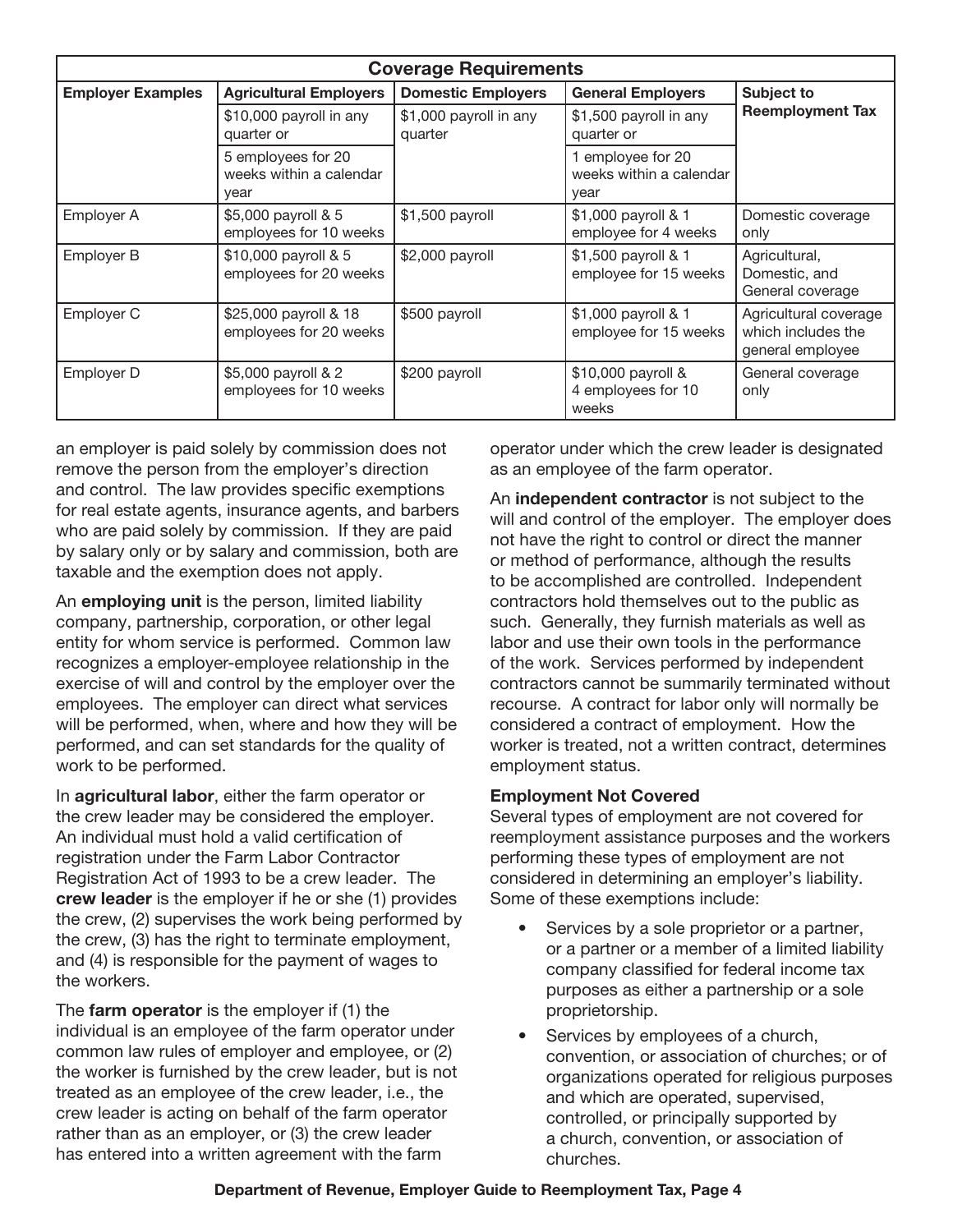- Services of a duly ordained, commissioned, or licensed minister of a church in the exercise of the ministry, or by a member of a religious order, in the exercise of duties required by such an order.
- Services for a school, college, or university, by a student enrolled and attending classes.
- Services by certain students working for credit on a program combining academic instruction with work experience, such as CBE (Cooperative Business Education) or DCT (Diversified Cooperative Training) students.
- Services performed for a son, daughter, or spouse (including step relationships); or by children or stepchildren under the age of 21 for their father or mother. When the employing unit is a partnership, an exempt relationship must exist to all partners or there is not an exemption. This exemption does not apply to corporations.
- Services performed by insurance agents, real estate agents, or barbers when paid solely by commission.
- Services performed on a fishing vessel that weighs ten net tons or less.
- Services performed by a student nurse in the employ of a hospital or a nurses training school, by an intern in the employ of a hospital, or by a hospital patient.
- Services in a rehabilitation facility for the mentally handicapped, or physically handicapped or injured, by persons receiving such rehabilitative service.
- Services by persons under age 18 in the delivery or distribution of newspapers.
- Services performed by nonresident aliens, who are temporarily present in the United States as non-immigrants under subparagraph (F) or (J) of s. 101(a)(15) of the Immigration and Nationality Act.
- Services performed by aliens in agricultural labor, who have entered the United States pursuant to ss. 214(c) and 101(a)(15)(H) of the Immigration and Nationality Act.
- Services performed for the government by elected officials; by members of the legislature; by members of the judiciary; by those serving on a temporary basis in cases of fire, storm, snow, earthquake, flood, or similar emergencies; or by those serving in an advisory capacity.
- Services by direct sellers who are contracted to sell or solicit consumer goods to homes or any place other than a permanent retail establishment and whose substantial remuneration is directly related to sales.
- Services performed by speech, occupational, and physical therapists who are non-salaried and working pursuant to a written contract with a home health agency as defined in s. 400.462, F.S.
- Services performed by a driver for a private delivery or messenger service if the driver pays all expenses, owns the vehicle and pays all operating costs, is paid by delivery or on commission, is free to accept or reject jobs, determines routes and methods of performance, and has a contract stating the driver is an independent contractor.
- Services performed by inmates of a penal institution.
- Services performed by election officials or election workers who are paid less than \$1,000 in a calendar year.

# Required Reports

## Employer Registration Report

A new business is required to report its initial employment in the month following the calendar quarter in which employment begins; however, submission of quarterly reports alone is not sufficient to register as an employer. A *Florida Business Tax Application* (DR-1), formerly called an *Application to Collect and/or Report Tax in Florida,* must be completed to provide the necessary information to determine if the employer is liable for the payment of reemployment tax as provided by law. Enrollment can be completed online at www.myflorida.com/dor.

When an employer is determined to be subject to reemployment tax, a seven-digit account number will be assigned, such as 1234567. This account number should appear on all letters, checks, and reports sent to the Department.

#### **Successions**

There are special requirements for successor accounts. See "Successor Accounts" under the "Tax Rate" section in this guide.

#### Employee Leasing Companies

An employee leasing company (ELC) maintains the records required by reemployment assistance program law for its client companies. The employee leasing company must be licensed by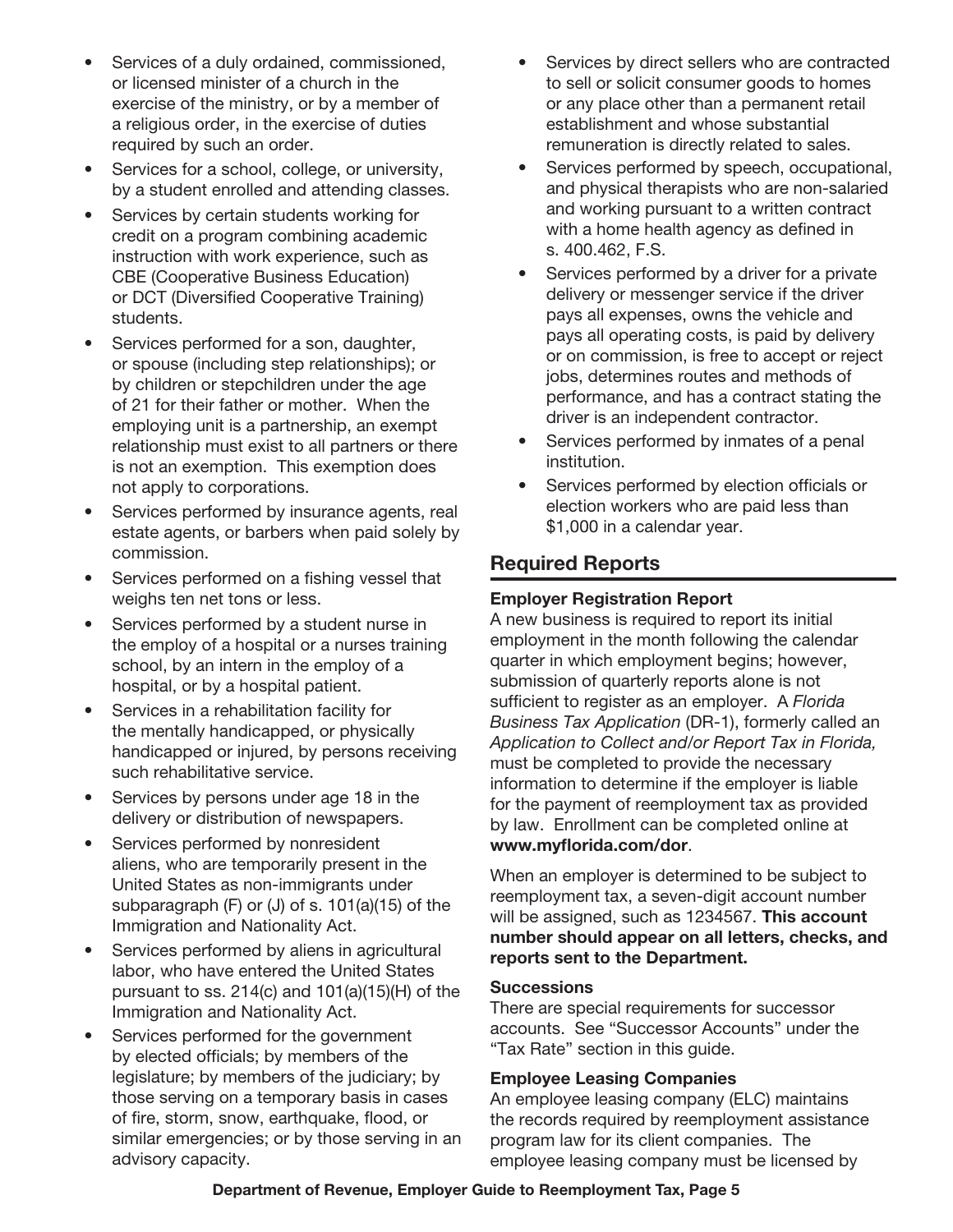the Department of Business and Professional Regulation. The client companies contract with the employee leasing company to provide workers to perform services for the client. The leased employees are placed on the employee leasing company's payroll on behalf of the client company. The leasing company must notify DOR within 30 days of the initiation or termination of the company's relationship with the client company. Employee leasing companies must provide a multiple work site report each quarter that includes information for each client establishment and each leasing company establishment. These reports must be filed electronically with the U.S. Bureau of Labor Statistics. For additional information regarding the multiple work site report, the leasing company may contact the Department of Economic Opportunity, Labor Market Statistics, 107 East Madison Street, MSC G-020, Tallahassee, FL 32399-0411.

ELCs have the option to file and pay reemployment reports and taxes by the client's tax rate which is based upon the wage and benefit history the client has earned under the ELC. If the client has no wage and benefit history under the ELC, the client will have the initial rate of .0270. A separate reemployment tax account number will be assigned by the Department of Revenue under the FEIN of the ELC for each client company. This option must be elected by a newly licensed ELC within 30 days after the license is issued pursuant to part XI of Chapter 468, F.S. Additional information about this filing option can be found in s. 443.1216(1)(a), F.S.

#### Common Paymaster

Related corporations with employees performing services simultaneously for the related corporations may apply to DOR for authorization to utilize a common paymaster arrangement. This allows one of the related corporations to report and pay reemployment tax rather than each corporation reporting separately for the period of concurrent employment.

Form RTS-70 for common paymaster reporting must be received by DOR prior to the first day of the quarter in which common paymaster status is requested. Once the application is approved, the common paymaster must submit a Quarterly Common Paymaster Concurrent Employment Report (RTS-71), along with the quarterly report. Failure to do so will result in the related corporations being denied common paymaster status for that calendar quarter. The related corporations must meet certain

criteria before common paymaster reporting and paying can be considered.

#### **Payrolling**

Payrolling is an agreement between employers whereby payrolls for two or more employers are consolidated, usually for tax purposes, with one employer reporting the employees of the other(s). Payrolling is not permitted; each employer must file a *Florida Business Tax Application* (DR-1), and report its own employees.

#### Power of Attorney (POA)

A completed *Power of Attorney* (DR-835), is necessary for an employer's agent or representative to receive confidential information and to act on behalf of the employer about matters concerning the Florida Reemployment Assistance Program. The POA must be completed in its entirety and must contain the original signature of the employer as well as the date signed. This form can be downloaded from our website under Forms and Publications.

Submission of a POA does not constitute an address change. A change of mailing address should be requested by separate written documentation.

#### Reemployment Tax Data Release Agreement (RT-19)

The RT-19 is an agreement between DOR and an employer representative, who represents 100 or more employers, which allows the representative to receive confidential tax information from DOR. Under the Agreement the representative certifies that it has on file a current DR-835 POA from the employer authorizing DOR to release the requested information to the representative, that the representative will restrict access to the confidential reemployment tax information to specifically authorized personnel and that the representative will notify DOR by electronic means within 30 days when the representative no longer represents the employer.

# Tax and Wage Reporting

#### Where to Report Employees

If the employer has employees working in more than one state, it may be necessary to register as an employer with another state's employment security agency. There are four tests to determine to which state an employee should be reported:

- 1. Localization of Services.
- 2. Base of Operations.
- 3. Place of Direction or Control.
- 4. Residence.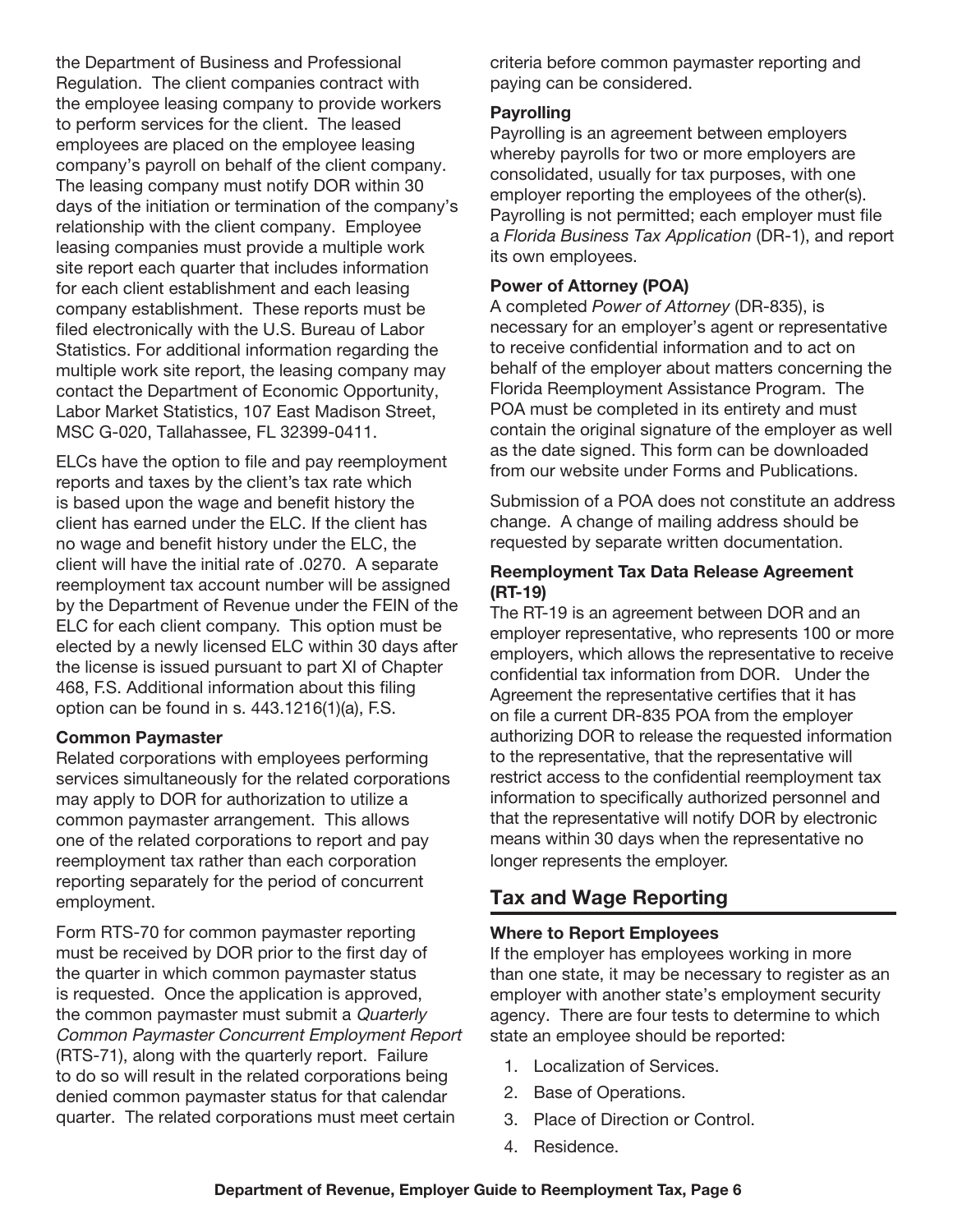- 1. Localization of Services If all services are performed in Florida, the employee should be reported to Florida. If a majority of the employee's time is for services in Florida, with only occasional or short-term duty in another state, wages should be reported to Florida. Only when services are balanced between two or more states is any other test necessary.
- 2. Base of Operations The base of operations is the fixed place or center from which the employee works. The employee would return there to replenish stock, receive employer instructions, receive mail or telephone messages from customers, repair equipment, etc. For example, if services are performed in Florida, Alabama, and Georgia, and the employee's base of operations is in Florida, wages are reportable to Florida. If no services are performed in the state housing the base of operations, the state from which services are controlled should be considered.
- 3. Place of Direction or Control The place of direction or control is the state from which the employer's authority is exercised. The company headquarters usually exercises this control rather than a direct supervisor or a foreman stationed in the field. If employer control is from the Florida headquarters, and service is performed only in Florida and Georgia, the employee is reported to Florida, although there is a base of operations or residence in Alabama. If control is from Alabama, and service is in Florida, Georgia, and Tennessee, and there is no base of operations, then the employee's residence test should be used.
- 4. **Residence** The residence is where the employee refers to as "home," where the employee actually lives and is registered to vote. For instance, the employee would be reportable to Florida if the place of residence is Florida and services are not performed in Alabama, where the employer is headquartered.

#### Reciprocal Coverage Agreement (RCA)

The RCA permits an employer to report all of the services of a worker who customarily performs services on a continuing basis in more than one state, to one selected state. An election to do so may be filed with any jurisdiction (state) in which:

- any part of the individual's services are performed; or
- the worker resides; or
- the employer maintains a place of business to which the worker's services bear a reasonable relation.

RCA forms must be initiated by the employer in the state that the employer has selected as the reporting state. If approval is granted by the state of origination, the forms will then be sent to all of the jurisdictions (states) named for their approval. The election will become effective if the originating state and one or more of the named states approve it. In cases where an election is only approved in part, the employer may withdraw the request within ten (10) days of being notified.

This type of election is only applicable to the individuals named in the agreement. The Department must be notified of all individual changes and new approvals negotiated. Reciprocal Coverage Agreements are never made as blanket approval. The agreement may be terminated if the Department discovers there has been a substantial change in the employer's operations or in the actual employees now serving the employer as multi-state workers.

An employer who has employees in other states and does not meet the requirements to establish an RCA will be required to report these employees to the other states.

#### *Employer's Quarterly Report* (RT-6)

Every quarter a preprinted Employer's Quarterly Report (RT-6) is mailed to each liable employer who does not file and pay electronically. Employers with individuals who perform domestic service and who are approved to file annually, are mailed an Employer's Reemployment Tax Annual Report for

| <b>RT-6 Calendar Quarter</b> | Due No Later Than |
|------------------------------|-------------------|
| January 1 - March 31         | April 30          |
| April 1 - June 30            | July 31           |
| July 1 - September 30        | October 31        |
| October 1 - December 31      | January 31        |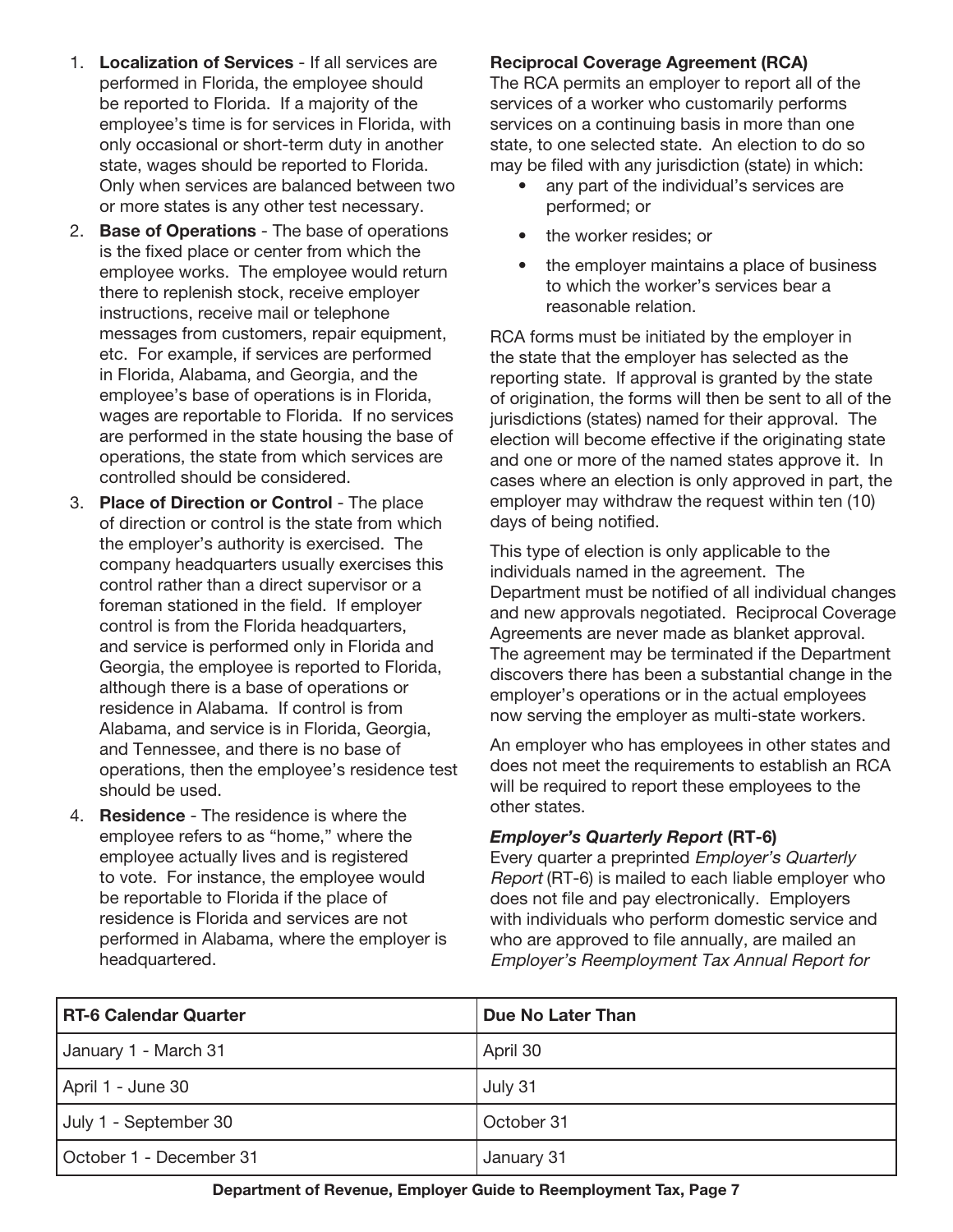Employers of Domestic Employees Only (RT-7) in December of each year.

Failure to receive this reporting form does not relieve employers of their filing responsibility. If you do not receive the form, you may obtain one from our website at www.myflorida.com/dor or by contacting Taxpayer Services. Contact information is listed at the end of this guide.

The *Employer's Quarterly Report* must be submitted by the end of the month following the calendar quarter for which the report is due. The *Reemployment Tax Annual Report for Employers of Domestic Employees Only* (RT-7) is due January 1 and late after January 31 each year. Payments made by Electronic Funds Transfer (EFT) or on the Internet must be initiated by 5:00 p.m., ET, on the business day prior to the payment due date to be considered timely.

If a tax due date falls on a Saturday, Sunday, or legal holiday, the deposit by electronic funds transfer is required on or before the first banking day thereafter. If the date on which the taxpayer is required to initiate an electronic payment falls on a Saturday, Sunday, or a business or banking holiday, the taxpayer must initiate the transaction on the preceding business day. A calendar of all electronic payment due dates (DR-659) is posted on our website at www.myflorida.com/dor.

The TAX portion of the quarterly report is a summary of the wage detail data and used in the computation of tax owed by the employer. This information includes gross wages paid for covered employment, wages in excess of the taxable limit, and taxable wages.

Some information requested on the tax portion is required by the federal government and is used for statistical purposes, such as the number of all full-time and part-time covered workers who performed services during or received pay for the payroll period including the 12th of the month.

The **WAGE** portion is used to calculate taxable wages and determine eligibility for reemployment assistance benefits. The employer must list the name, social security number, gross and taxable wages for all employees. Employee information is maintained in the wage record file and is used in the event a claim for benefits is filed.

Social Security Numbers - Incorrect or missing social security numbers prevent wage credits to an individual, or could result in payment of benefits to an individual who does not meet the reemployment assistance eligibility requirements. In addition, a penalty of up to \$300 may be imposed for any quarterly report filed with incorrect or missing social security numbers.

Note: Social security numbers (SSNs) are used by the Florida Department of Revenue as unique identifiers for the administration of Florida's taxes. SSNs obtained for tax administration purposes are confidential under ss. 213.053 and 119.071, F.S., and not subject to disclosure as public records. Collection of your SSN is authorized under state and federal law. Visit our website at www.myflorida.com/dor and select "Privacy Notice" for more information regarding the state and federal law governing the collection, use, or release of SSNs, including authorized exceptions.

**Total Wages Paid - All compensation** or payment for employment, including commissions, bonuses, back pay awards, and the cash value of all compensation paid in any medium other than cash must be reported. Total wages for the period must be reported in the period in which they were paid, not the period in which they were earned. The amount of benefits available to an eligible claimant is based on total wages paid.

Employers Must Submit a Report Every Quarter Regardless of Employment Activity. An employer may not have to pay tax for a particular quarter because there were no employees or all wages were excess wages. Even though no tax is due, a report must be filed and the penalty provisions of the law apply if the report is filed late.

#### Taxable Wage Base

Beginning January 1, 2015, the taxable wage base in Florida is the first \$7,000 in wages paid to each employee during a calendar year.

If an employee works for two or more employers, effective January 1, 2015, each of the employers is required to pay tax on the first \$7,000 of wages paid without regard to earnings with any other employer. However, when a business is transferred, the successor employer may count wages paid to an employee by the predecessor employer for purposes of determining the taxable wage base, whether or not a transfer of experience rating record is elected.

Example: An employer buys a business April 1st. One of the employees has been paid \$5,000 in the first quarter and will earn \$5,000 in the second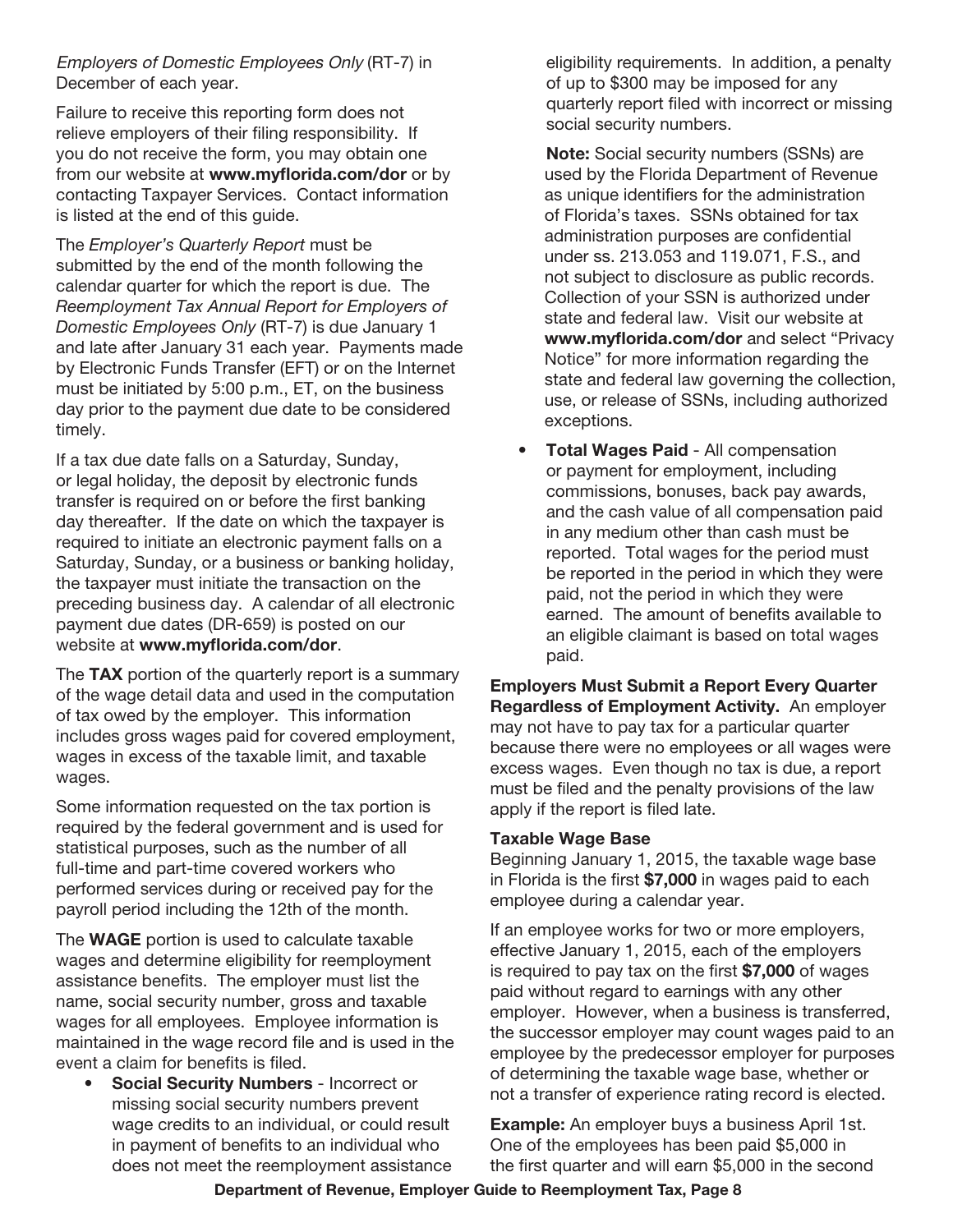quarter. The successor can count the \$5,000 in the first quarter in determining the taxable wage base. Therefore, the successor will only have to pay reemployment tax on \$2,000 for the second quarter.

On occasion, multi-state employers will have employees who perform services in another state and then transfer to Florida. The employer can take credit for wages reported to another state up to \$7,000, when calculating taxable wages reportable to Florida.

**Example:** An employee earns \$5,000 in the first quarter in the state of New York and then is transferred to Florida. While in Florida, the employee earns \$4,000 in the second quarter. As the employer has already paid tax on wages of \$5,000 to New York, the tax payment to Florida would be based on wages of \$2,000, with the balance being excess wages. Use the Employer's Quarterly Report for Out-of-State Wages (RT-6NF) to report out-of-state wages.

#### Annual Filing Option

Employers of employees performing domestic services have the option to elect to report wages and pay tax annually, with a due date of January 1 and a delinquency date of February 1. In order to qualify for this election, the employer must employ only employees who perform domestic services, be eligible for a variation from the standard rate, and apply for this program no later than December 1 of the preceding calendar year.

#### Reporting Wages

As a general rule, if the work promotes, advances, or aids the employer's trade or business and is not performed by a recognized independent contractor, the services are considered to be covered employment and the wages are taxable regardless of the amount of time employed and/or the amount of earnings.

Casual labor is work performed that is not in the course of the employer's regular trade or business and is occasional, incidental, or irregular. Casual labor should not be confused with temporary or part-time employment. Temporary or part-time employment is taxable, whereas casual labor is not. A corporation cannot have casual labor since all activities for a corporation must be in the course of the corporation's regular trade or business.

When determining whether or not payments constitute wages, and are reportable for reemployment tax purposes, the common law rules applicable in determining the "employer-employee relationship" apply.

#### Taxable Wages

- Commissions are taxable, except real estate agents, insurance agents, and barbers paid solely by commission. If paid by salary only, or by salary and commission, both are taxable and the exemption does not apply.
- Bonuses.
- Back pay awards.
- Cash value of all remuneration paid in any medium other than cash.
- Corporate officers' wages compensation other than dividends on shares of stock and board of director fees is presumed payment for services performed.
- Wages of shareholder-employee of S corporation - Also, all or part of the distribution of income paid to a shareholderemployee who is active in the business and performing services for the business may be considered wages.
- Tips, if received while performing services which constitute employment and are included in a written statement furnished to the employer, pursuant to s. 6053(a), Internal Revenue Code (IRC).
- Cash value of vacation facilities, club memberships, and tickets to events.
- Financial planning assistance and retirement counseling fees.
- Nonqualified stock bonus incentive plan contributions made by the employer.
- Awards, gifts, and prizes over \$25.
- Interest from below market interest rate loans.
- Excess employee discounts.
- Cash value of meals and lodgings not for the employer's convenience.
- Cash value of prepaid group legal services.
- Golden parachute payments.
- After-death payments for wages earned prior to death.
- Cash value of automobile for personal use.
- Cash value of air transportation for personal use.
- Wages of children or stepchildren working for a corporation.
- Wages of children or stepchildren working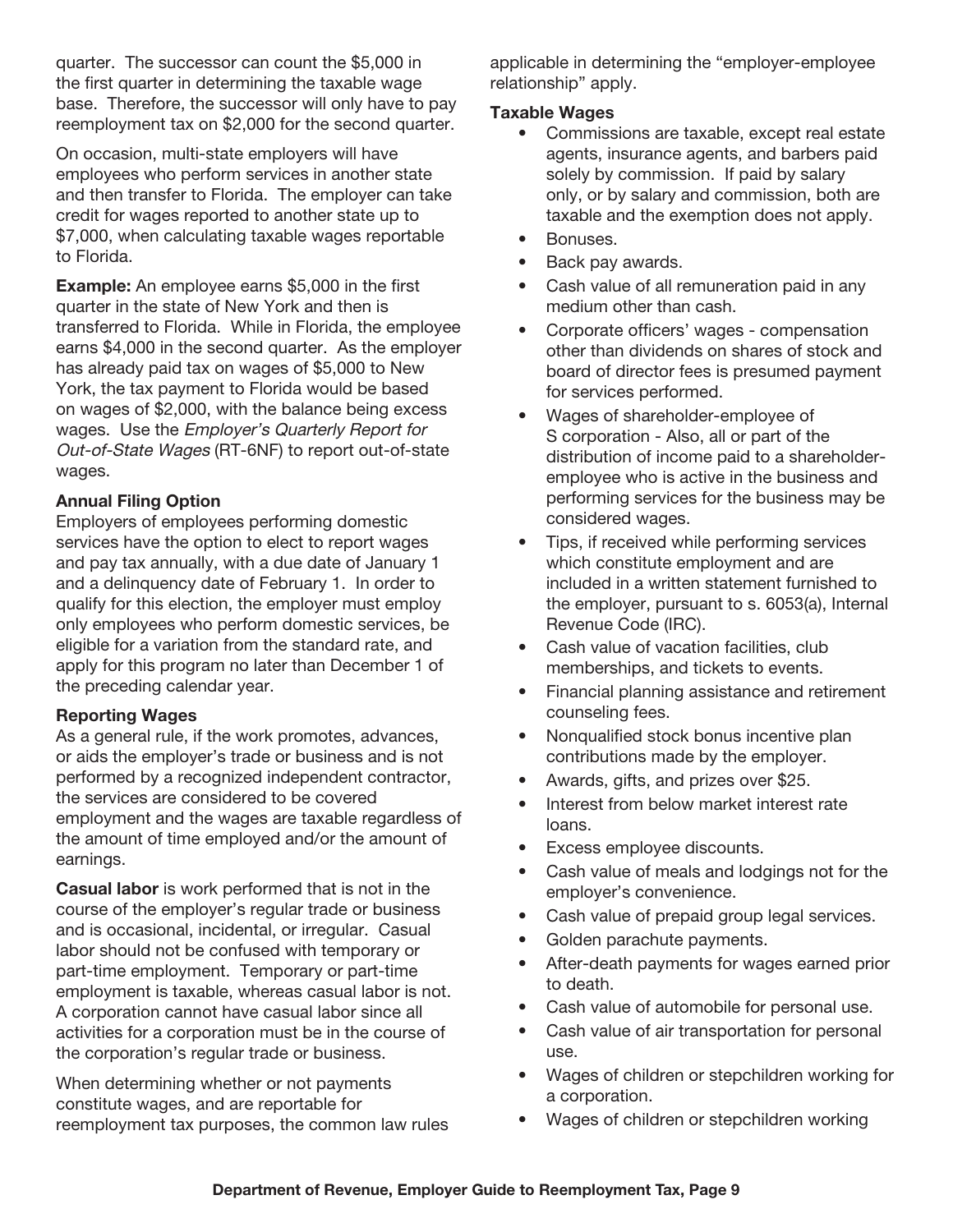for a sole proprietor or partnership where no exempt relationship exists.

- Wages paid for temporary or part-time work.
- Wages paid for services performed outside the United States (except in Canada) by a citizen of the U.S. in the employ of an American employer, should be reported as employment wages if the employer's business or employee's residence is in the U.S.
- Wages paid for services performed in the employ of an Indian tribe.

#### Exempt Wages

- Wages paid to employees of a church, convention, or association of churches.
- Wages paid to employees of an organization operated for religious purposes, and which is operated, supervised, controlled, or principally supported by a church, convention, or association of churches.
- Wages paid to a duly ordained, commissioned, or licensed minister of a church, in the exercise of the ministry, or by a member of a religious order, in the exercise of duties required by such an order.
- Wages paid for services at a school, college, or university, by a student enrolled and attending classes there.
- Wages paid to students working for credit in a program combining academic instruction with work experience, such as Cooperative Business Education (CBE) or Diversified Cooperative Training (DCT).
- Services performed for a son, daughter, or spouse (including step relationships); or by children or stepchildren under the age of 21 for their father or mother. When the employing unit is a partnership, an exempt relationship must extend to all partners for the exemption to apply. This exemption does not apply to corporations.
- Cafeteria Plan payments if they are not reportable to the Internal Revenue Service.
- Educational payments paid to, or on behalf of, an employee if the employer will be able to exclude such payments from income under s. 127, IRC.

#### Employer Multi-unit Reports

If an employer conducts business in more than one location in Florida, completion of a Multiple Worksite Report (BLS-3020) will be required on a quarterly basis. This form must be mailed separately from the *Employer's Quarterly Report*.

This form lists work-site specific name and address information for each unit on file. The employer must provide the number of covered workers each month and the total quarterly wages for each work site. The totals on the Multiple Work-site Report must agree with totals reported on the *Employer's Quarterly Report*. If work sites are acquired or sold, this should be noted in the comment section. Any missing name and address information should be completed by the employer.

The employment and wage figures provided on these reports are the primary sources for Florida's Labor Market Statistical Programs. The Office of Labor Market Statistics is then able to provide data on the average annual employment and wages in various industries and occupations. Florida's Workers' Compensation Program uses average annual wages to determine maximum benefit amounts.

The labor market data is also used for determining education, employment, and training choices. Federal and state funds are allocated to workforce development programs based on the data. Therefore, it is important that all employers, including multiple units, have the most accurate industry codes. A complete description of the nature of the business should be provided on the *Florida Business Tax Application* (DR-1).

#### Reporting Employees Contracted to Governmental or Nonprofit Educational **Institutions**

Private employers with a contract to provide services to a governmental or nonprofit educational institution must separately identify the wages paid to employees who performed such services by submitting a *Quarterly Report for Employees Contracted to Governmental or Nonprofit Educational Institutions* (Form RT-6EW). This form, which must be filed in addition to the Employer's Quarterly Report, is available on the Department's website at www.myflorida.com/dor. The RT-6EW separately identifies the wages paid to the individuals performing the services for the educational institution. Employees whose wages are identified as being paid for this type of service may be ineligible to receive reemployment assistance benefits based on these wages between academic years and during vacation periods or holiday recess, when the employees have reasonable assurance of performing services during the next school term or upon completion of the vacation period.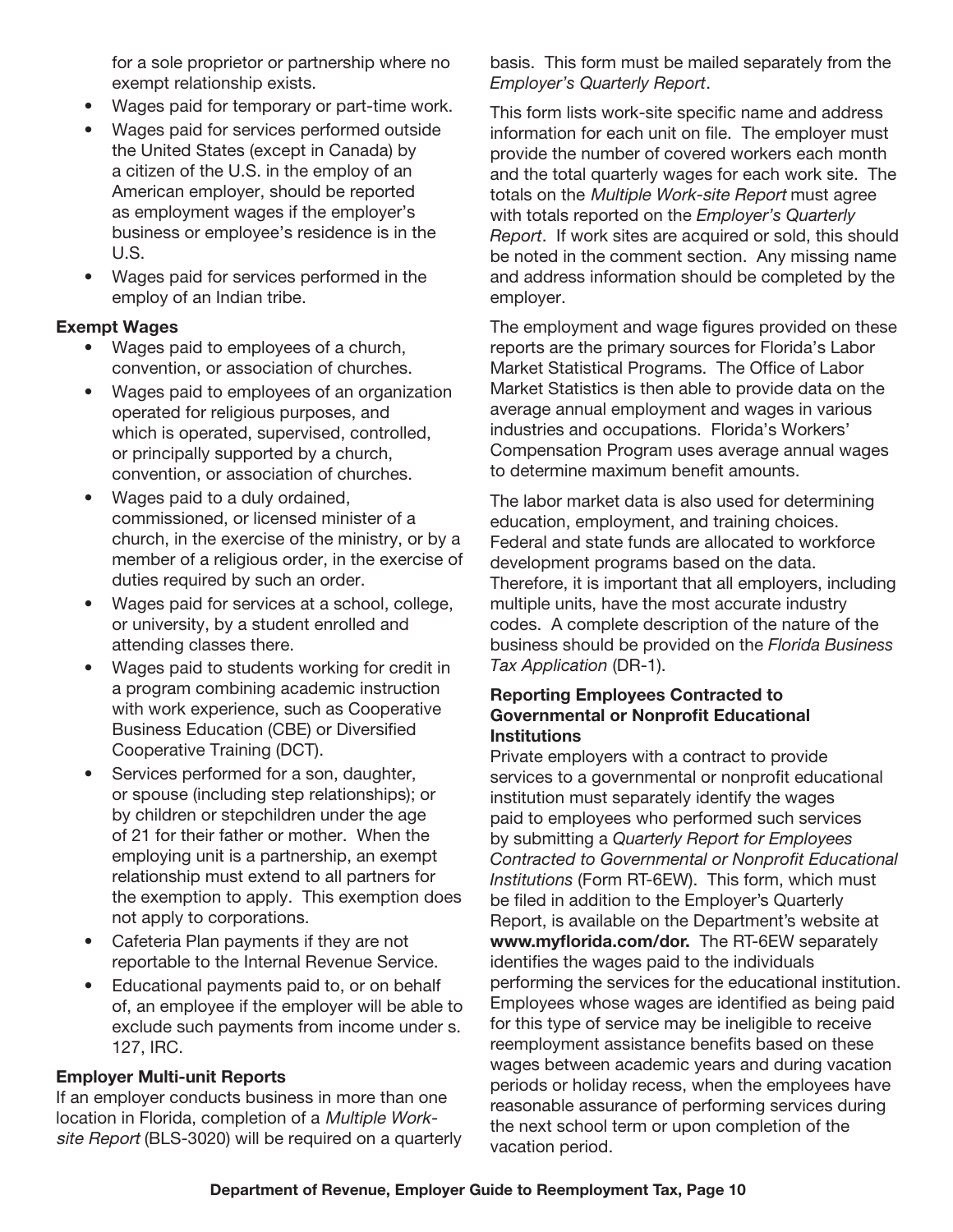# Reporting Medium

#### Alternative Forms Reporting

Alternative forms reporting is when an employer uses a software reproduction of a tax form. Employer representatives often use software packages to create these required reports. Representatives purchasing software packages from approved vendors do not need prior approval to submit reports. However, those representatives creating their own software will need to obtain approval from the alternative forms coordinator prior to submitting forms. Information on alternative forms reporting can be obtained from our website at www.myflorida.com/dor. You can do a search for "alternative forms."

#### Electronic Reporting and Payment Requirement

Employers are required to file their current year RT-6 reports and pay tax electronically if they employed 10 or more employees in any quarter during the most recent state fiscal year (July through June). In addition, any agent who prepared and filed RT-6 reports for one hundred or more employers in any quarter during the most recent state fiscal year (July through June), must also file current year reemployment tax electronically.

To help taxpayers comply with the law, the Department offers Internet filing options that are safe, convenient, and free. Before you file and pay by electronic means, complete an online *Enrollment/ Authorization for e-Services Program* (DR-600) on our website.

#### Penalty for Failure to File Electronically

For employers who are required to file by electronic means, failure to do so will result in a penalty of \$50 per report and \$1 for each employee. The penalty for failing to submit payments by electronic means is \$50 per remittance submission.

#### Benefits of Filing and Paying Electronically

The electronic file and pay option is available to all taxpayers, not just those taxpayers who are required to file and pay online. By submitting *Employer's Quarterly Reports* (RT-6) and reemployment tax payments online, employers will enjoy these benefits:

- Easy information retrieval. Our system automatically populates your report with a list of employees. You just update the list each quarter.
- Fewer mistakes. You simply enter each employee's total wages for the quarter and

the system computes the tax for you. This reduces the chance of you receiving a bill due to a calculation error.

- File early, pay on the due date. You can submit your electronic report and schedule the payment before the due date. We will not withdraw the funds from your bank account until the date you specified.
- Due date reminders. Before each due date, the Department will send you an email reminder.
- Immediate confirmation. You may print the confirmation as proof of filing timely.
- Security and privacy. Information sent through our website is encrypted and secure. We use your personal information only to conduct Department business with you.

#### Timely Reporting and Payment

Correct payment and timely filing of reports will reduce costs. One of the most important ways to save money is to receive credit for timely reporting of taxable wages. Wages which have been reported timely are used in the computation of an employer's tax rate. The more taxable wage credits the employer has, the lower the benefit ratio used in the tax rate computation. The timely reported wage credits are divided into the benefits charged to an employer's account over a prior three-year period. The employer has the sole responsibility of determining whether credit is received for taxable wages by filing reports in a timely manner. Employers with timely payments will also receive credit against FUTA taxes (see Federal Certification paragraph on page 15).

#### Installment Payment Option

Employers who file and pay timely are eligible to pay reemployment tax in installments, as long as that tax is due in one of the first three quarters of the calendar year. When choosing the installment payment option on the *Employer's Quarterly Report*  (RT-6), a \$5.00 installment fee is required one time per calendar year and must be paid with the wage data and first installment payment for the quarter in which the installment election is made.

For more information on the installment payment option, please see page 12 of this guide for an installment chart and visit our website at: http://dor.myflorida.com/dor/taxes/ reemployment.html.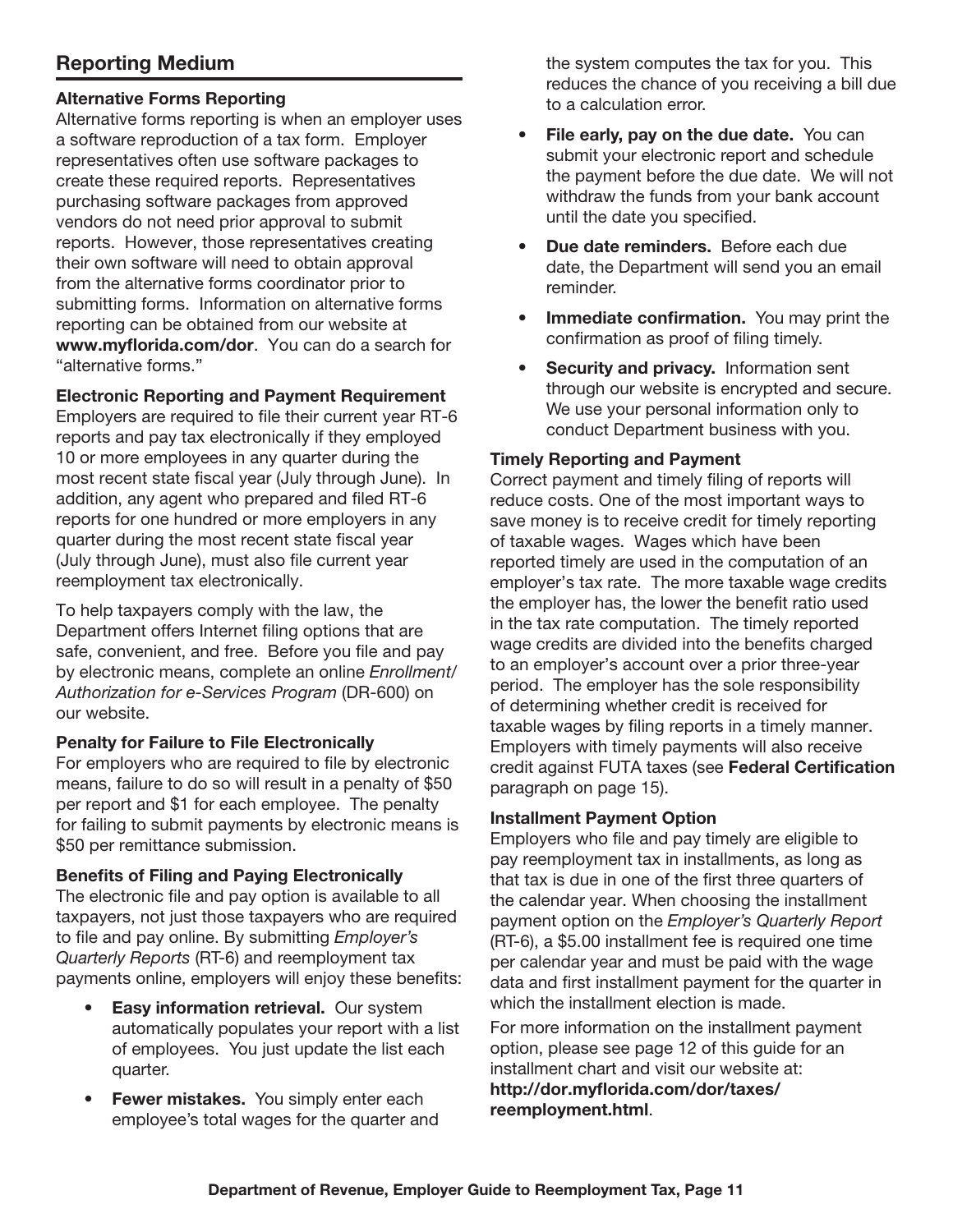## Installment Payment Chart

|                                      |                               | Pay by<br>Apr. 30      | Pay by<br>July 31      | Pay by<br><b>Oct. 31</b> | Pay by<br><b>Dec. 31</b> | Pay by<br><b>Jan. 31</b> |
|--------------------------------------|-------------------------------|------------------------|------------------------|--------------------------|--------------------------|--------------------------|
| <b>1st Quarter</b><br>(ends Mar. 31) | 4 equal<br>payments           | 1/4 of total<br>amount | 1/4 of total<br>amount | 1/4 of total<br>amount   | 1/4 of total<br>amount   |                          |
| 2nd Quarter<br>(ends June 30)        | 3 equal<br>payments           |                        | 1/3 of total<br>amount | 1/3 of total<br>amount   | 1/3 of total<br>amount   |                          |
| 3rd quarter<br>(ends Sept. 30)       | 2 equal<br>payments           |                        |                        | 1/2 of total<br>amount   | 1/2 of total<br>amount   |                          |
| 4th quarter<br>(ends Dec. 31)        | Not affected.<br>Pay in full. |                        |                        |                          |                          | Total amount             |

#### Penalty and Interest Charged for Late Filing and Payment

Timely reporting will avoid charges for late reports and payments. If reemployment tax is not paid on or before the due date, interest will be charged on the full amount of tax due. Failure to file RT-6 reports timely will result in a penalty charge of \$25 for each 30 days, or fraction thereof, that the report is late.

#### **Assessments**

Failure to submit a report after being given reasonable opportunity to do so will result in an assessment of tax due. The Department will determine, based on the employer's tax history and other available information, how much tax the employer is assessed for the quarter.

#### Liens

Unpaid tax, interest, penalty, or fees may cause a lien to be placed against the employer's real and personal property.

#### Tax Rate Consequences

Although penalties are assessed for late submission of reports, these penalties are small compared to failing to receive credit for taxable payrolls for tax rate purposes. It is very important to submit reports and tax payments timely. Completed quarterly reports must be submitted even if no tax is due.

#### Protest

If an employer protests liability under the reemployment assistance program law or protests the tax rate assigned, the employer must file reports and pay taxes at the assigned tax rate pending a hearing on the protest. If the protest is ruled in the employer's favor, an adjustment or refund will be granted by the Department for applicable taxes paid.

#### Adjusting/Amending Your Report

Adjustments or amendments to quarterly reports that have been filed with the Department can be made by submitting a Correction to Employer's Quarterly Report (RT-8A). The correct information must state the reasons for such adjustments, i.e., incorrect gross wages or the employee should have been reported to another state. An authorized signature is required before adjustments can be made.

If the employer did not file any employment reports, he or she must submit RT-6 reports and pay tax and interest going back to the date of employment of the worker(s). The Department can require the employer to file returns as far back as five years. The Department can also require the employer to file amended returns as far back as five years.

When employment information or wages are omitted, the Department will send a request to the employer to get the missing information. It is to the employer's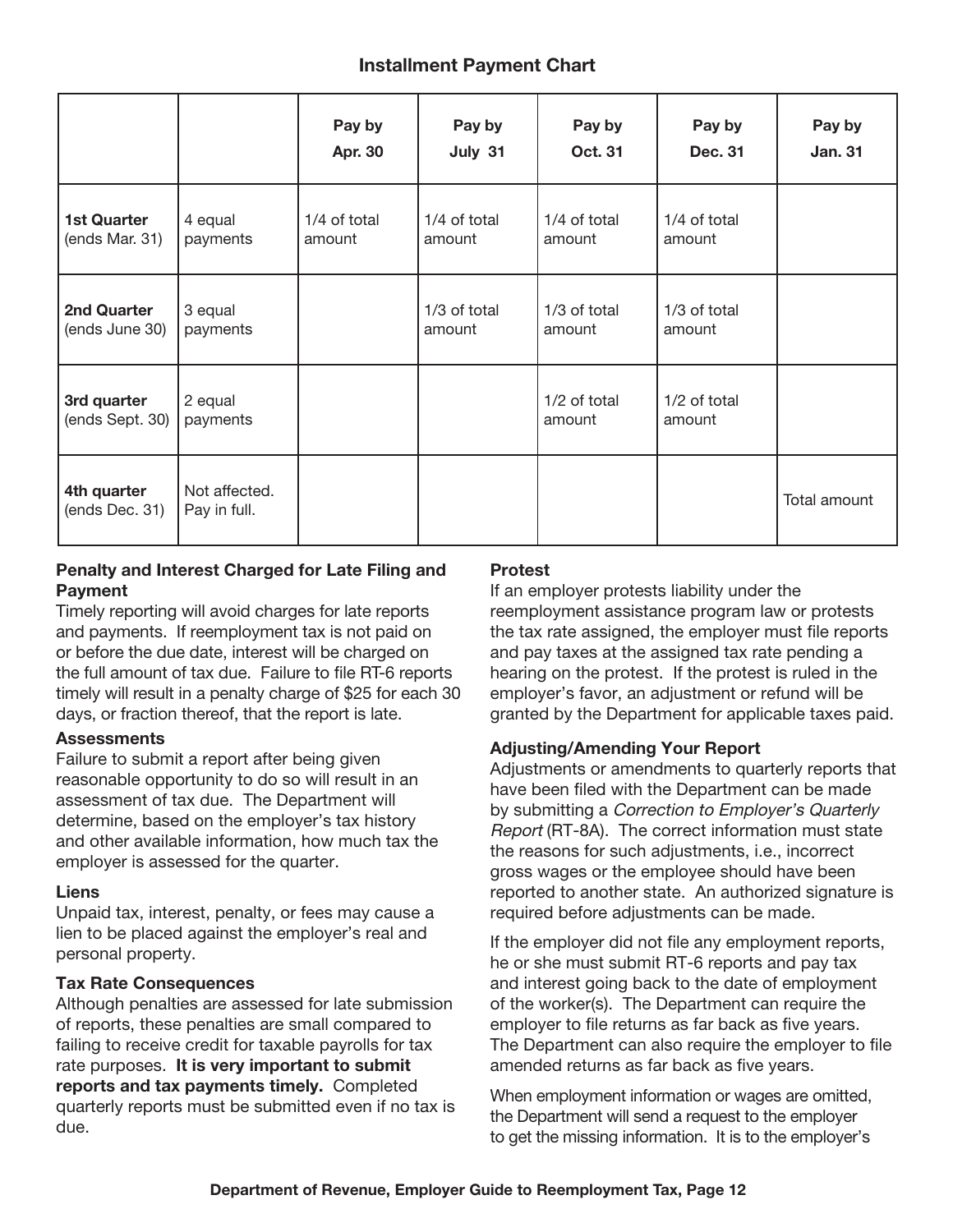advantage to reply immediately, otherwise, penalties may be charged and incorrect or incomplete information could be processed to the employer's account.

#### New Hire Reporting

All employers, regardless of size, are required to report all new hires or rehires within 20 days of an employee's hire date. For information on new hire reporting, visit the website at: https://newhire.state.fl.us/fl-newhire/ or call 888-854-4791 or 850-656-3343. The toll free fax number for new hire reporting is 888-854-4762 or 850-656-0528 for local calls.

#### Inactivation of Account

An employer's account is made inactive when the employer ceases to have payroll and notifies the Department of the date this occurred. The account will automatically be inactivated if RT-6 employment reports are submitted with zero gross wages for eight consecutive calendar quarters. If an account is inactive and employment resumes, the Department must be notified, wages paid must be reported, and taxes must be paid. A *Florida Business Tax Application* (DR-1), must be completed in order to reopen the account or to have a new account number assigned if the previously assigned number is not available.

#### Termination of Liability

Termination of liability is not the same as inactivating an account. An employer's account is eligible for termination if the liability requirements have not been met for an entire calendar year. In this instance, application for termination of liability must be submitted no later than April 30 of the following year in order to be considered timely. Once an account is officially terminated, liability must be reestablished as described in this guide. Employers are responsible for submitting the required RT-6 until they are officially notified that liability has been terminated.

#### When to Notify the Department

Submit an Employer Account Change Form (RTS-3) if one or more of the following business activities occur:

- Location or mailing address change.
- Ceasing employment.
- Closing the business.
- Use of an employee leasing firm.
- Add or change a business federal employer identification number (FEIN).
- Inactivating the business.
- Incorporating the business (including professional associations).
- Incorporation change (such as S Corp to C Corp).
- Involuntary dissolution by the Secretary of State.
- Legal entity change (such as partnership to corporation).
- Location changes (new ones added or old ones deleted).
- Partner or partnership change.
- Sell all or part of a business.
- Trade name change.
- Bankruptcy A copy of the Petition Notice issued by the court should be mailed to the Department of Revenue, Bankruptcy Section, PO Box 6668, Tallahassee, FL 32314-6668.
- Authorization for Common Paymaster Notify the Department on the Application for Common Paymaster (RTS-70).
- Power of Attorney Notify the Department on the Power of Attorney and Declaration of Representative (DR-835).
- Purchase all or part of a business Notify the Department on the Report to Determine Succession and Application for Transfer of Experience Rating Records (RTS-1S).

# Tax Audits and Required Employer Records

#### Audit Purpose

Tax auditors regularly carry out complete payroll audits of employers' books and records. The auditors use generally accepted auditing standards and procedures, covering a specified period of time during which an employer is liable for reporting under the law or is found to be liable as a result of the audit.

A well-planned and cost effective field audit program is an efficient means of ensuring compliance with state reemployment tax laws and timely collection of taxes on an equitable basis.

#### Records Required and Examined

The reemployment assistance program law requires the records of an employing unit be open for inspection by the Department at any reasonable hour when the firm's business is normally conducted. The employer must maintain true and accurate work records for a period of five calendar years. If the employment records are not kept in Florida, the employer must designate a resident agent in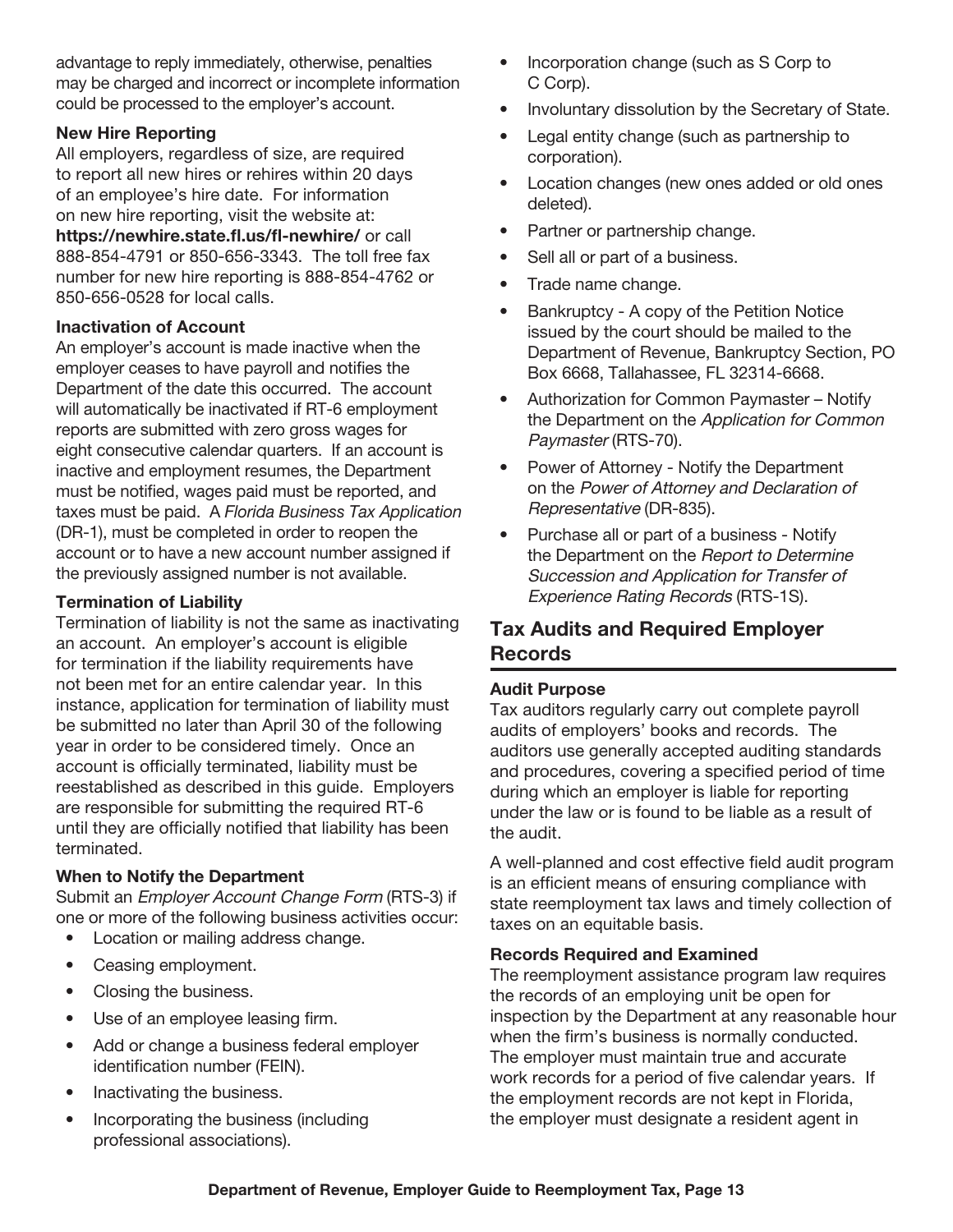Florida through whom such records may be obtained upon request. Failure to produce all requested work records will result in the loss of an employer's earned tax rate and the assignment of the standard rate (5.4%) until the quarter after production of the records.

The Florida Administrative Code outlines the specific information an employer is required to maintain in the payroll records. The types of records needed for an audit may include, but are not limited to: time cards, individual earnings records, check registers, check stubs, canceled checks, cash disbursement journals, payroll ledgers, payroll summaries, petty cash, work orders/invoices, master vendor files, general journals, general ledgers, income statements, balance sheets, RT-6s (SUTA), Form 940 (FUTA), Forms 941, 942, 943 (as applicable), Forms W-2 and W-3, Forms 1099 and 1096, Schedule C (sole proprietor), Form 1065 (partnership), partnership agreements, Form 1120 and all attachments (C Corporation), Form 1120S and all attachments (S Corporation), corporate charters, independent contractor agreements, and charts of accounts.

An employing unit may be held liable as an employer regardless of the number of workers employed. Adequate payroll records will reveal whether the employer has or has not met liability criteria for the payment of reemployment taxes.

## Tax Rate

#### Regular

The method of determining varying tax rates assigned to taxpaying employers is referred to as "experience rating." Under the reemployment assistance program law, an employer's experience rate is based on the employer's own employment records in relation to the employment records of all other employers.

The purpose of the experience rating provision is to keep the Unemployment Compensation Trust Fund at a stabilized percentage of the taxable payrolls reported by all employers. The experience rating provision also helps make sure employers pay their fair share based on their own experience rating. Variable adjustment factors and constant adjustment factors are computed yearly. These factors are used to help compensate the trust fund for the benefits paid to eligible claimants who worked for employers whose taxes were less than the amount of benefits paid, and benefit payments which are not chargeable to any employer's account. These charges are distributed to all rated employer accounts.

Once rated, an employer's tax rate may vary each year according to their employment experience. The tax rate can vary from the maximum of 5.4 percent (.0540) to the minimum rate which varies every year based on the adjustment factors. Employers participating in an approved Short-Time Compensation Plan are subject to a rate of 1.0 percent (.01) above the current maximum rate. Even though an employer may no longer be participating in the program, all benefits charged as a result of Short-Time Compensation will be used in the tax rate computation.

Economic conditions resulting in abnormally high unemployment accompanied by high benefit charges cause a severe drain on the Unemployment Compensation Trust Fund. The effect is an increase in the adjustment factors, which in turn increases tax rates for all rated employers. Conversely, when unemployment is low, the adjustment factors decrease and tax rates for rated employers are reduced accordingly.

When an employer first becomes liable for the payment of reemployment taxes, the beginning tax rate is 2.7 percent (.0270) until the employer has reported for approximately ten quarters, depending on the quarter of the year the employer established liability. The account will then be rated by dividing the benefits charged to the account by the taxable payroll on which wages were reported by the end of the quarter preceding the quarter in which the tax rate is to be computed. Once an account has completed the required quarters of reporting, it will then be considered for an experience rate at the beginning of each calendar year thereafter.

The payroll used in annual rate computations may vary from seven to twelve calendar quarters. The tax rate is computed using the sum of three factors:

- Benefit ratio.
- Variable adjustment factor.
- Final adjustment factor.

To obtain the variable adjustment factor, the benefit ratio is multiplied by a common multiplier, which varies from year to year. The final adjustment factor, which also varies from year to year, is the same for all employers and ultimately determines the minimum rate for the year.

Reemployment Tax Rate Notices (RT-20) are mailed to employers immediately prior to the new tax rate effective date. A protest of the assigned tax rate must be in writing, within 20 days from the date the *Reemployment Tax Rate Notice* is mailed.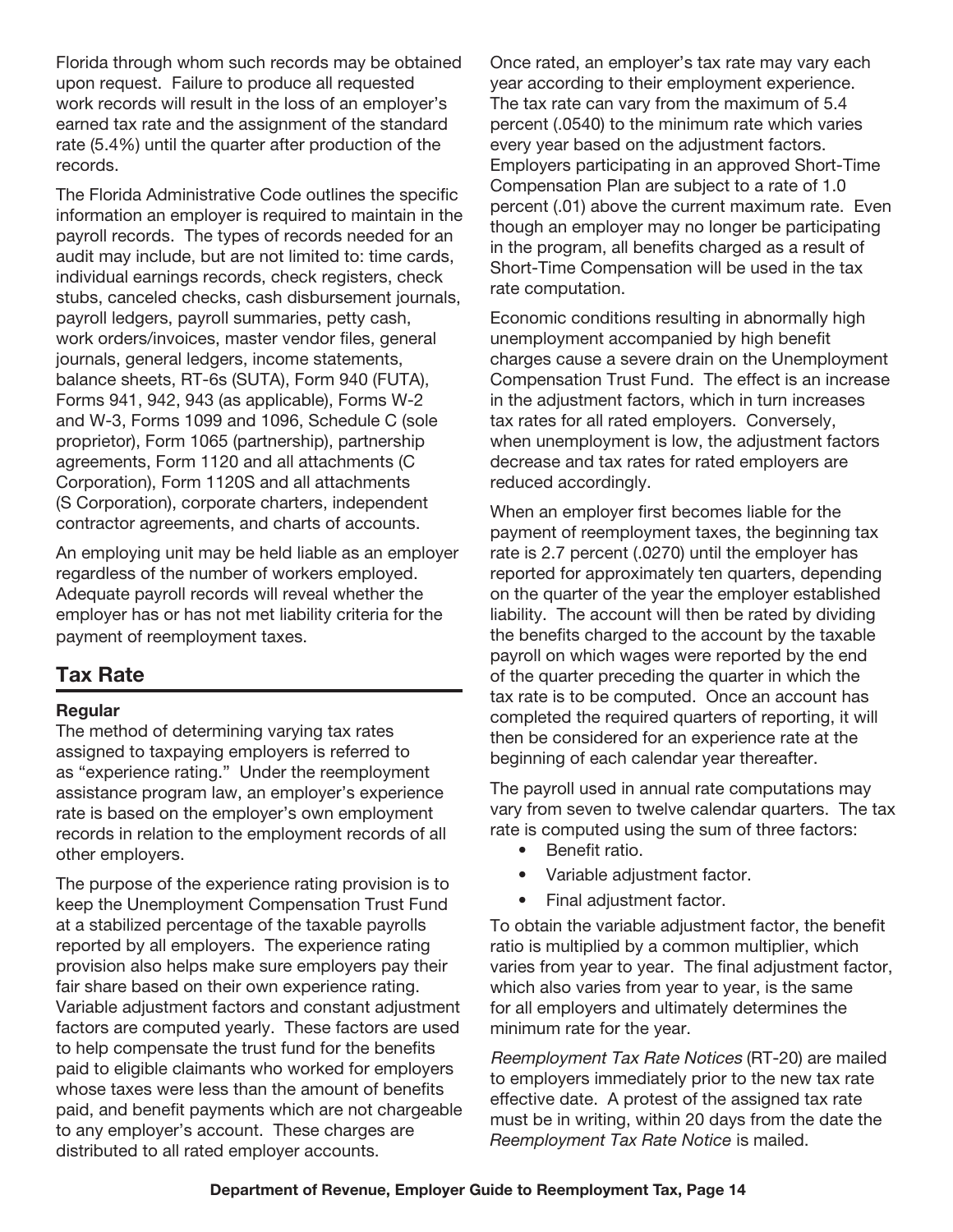Any employer who has been billed for an outstanding tax debt for one year or longer, will be assigned the penalty tax rate of 5.4 percent (.0540) unless payment is received prior to the effective date of the new tax rate. Employers are notified of any outstanding tax debt by mail, with a reemployment tax Summary of Amount Past Due (RT-27).

#### Successor Accounts

Any individual, partnership, or corporation, which becomes an employer by succession, has the option of transferring the predecessor's tax rate or taking the initial rate of 2.7 percent (.0270). If the new owner becomes liable by succession and elects to transfer the predecessor's tax rate, a Report to Determine Succession and Application for Transfer of Experience Rating Records (RTS-1S) must be signed and returned within 30 days from the date the notification of option is mailed to the successor or the transfer will be denied. The form must have the signature of the owner or a corporate officer. In order to qualify for a tax rate transfer, the successor employer must have notified the Department of the acquisition within 90 days of the date the succession began, otherwise, the transfer will be denied.

If the new owner is already liable, and elects to transfer the predecessor's tax rate history, the RTS-1S must be signed, as stated above, and returned within 30 days from the date the notification of option is mailed to the successor. A tax rate will be computed based on the combined employer histories. If the form is not returned within 30 days, the transfer of records will be denied. If the successor does not elect the transfer, the new owner's existing tax rate will apply.

Any successor employer requesting transfer of experience rating records of the predecessor must submit payment, by certified funds, for any debt owed by the predecessor, if any, within 30 days of the mailing date of the notice listing the total amount due or the transfer will be denied. Also, the successor's account will be charged with any benefits paid to the individuals who were former employees of the predecessor. These charges will be used in future tax rate computations.

If the new owner acquires only a portion of the predecessor's business, the successor is entitled to the experience rating records of that particular unit if qualifying conditions are met. In order to qualify for partial transfer, the successor employer must have notified the Department of the acquisition within 90 days of the date the succession began,

otherwise, the transfer will be denied. A partial rate transfer may be granted if the RTS-1S is signed by both parties consenting to the rate transfer and all requested information is provided. Form RTS-1S will require the total number of predecessor employees before the transfer, the number of employees in the identifiable and separate unit transferred, and the date the transferred unit began employment while operated by the predecessor. The partial transfer form must be returned within 30 days from the date the notification of option is mailed to the successor. If the form is determined to be late, the transfer will be denied.

When an employer buys an additional unit of business from another liable employer, the purchaser must submit a *Florida Business Tax Application* (DR-1), marked "AMENDED" to provide additional information concerning the purchase.

A company reporting several units of business must advise the Department if any of the units are sold. The names and addresses of the new owners as well as the dates of sale are required. This information may be submitted by a detailed letter or in a Report to Determine Succession and Application for Transfer of Experience Rating Records (RTS-1S).

Before buying an existing business, a purchaser should ask the seller for documentation of any tax, (including, but not limited to, reemployment tax), penalty, or interest due to the Department of Revenue, since a purchaser could be liable for any tax, penalty and interest owed by the seller in accordance with s. 213.758, F.S. The purchaser can then withhold enough of the purchase money to cover the liability until the seller pays the amount due.

#### Mandatory Transfers

Reemployment tax experience must be transferred whenever there is any common ownership, management, or control of two employers, and one of these transfers its trade or business (including its workforce), or a portion thereof, to the other employer. This requirement applies to both total and partial transfers of business.

Employers must notify the Department in writing of any total or partial transfer of trade or business within 90 days after the date of transfer if there was any common ownership, management, or control of the two employers at the time of the transfer.

#### Federal Certification

Every year the Department certifies to the federal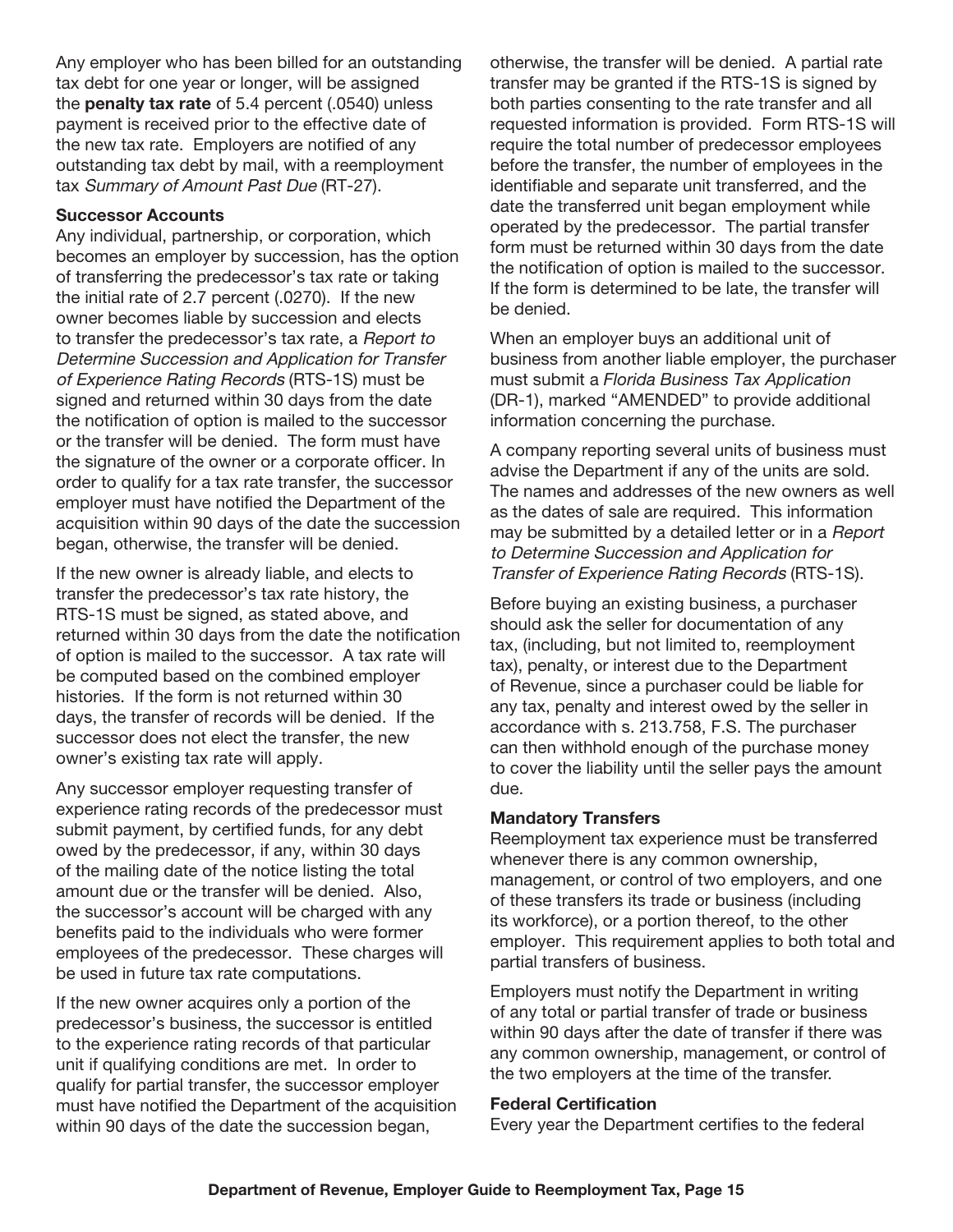government the amount of taxable wages, the amount of tax paid, and whether the tax was paid timely for each employer's account. This certification allows the employer to receive credit against the Federal Unemployment Tax (FUTA) for timely reports and payments to the state. If an employer has not reported and paid timely, the credit is limited to 90 percent of the amount which would have been allowable as a credit had the state tax been paid on time.

# **Benefits**

A separate *Employer Guide to Reemployment Assistance Benefits* (RT-800001) is available on our website under Reemployment Tax.

#### How Benefits are Charged and their Impact on **Employers**

Reemployment assistance benefits paid to eligible claimants are paid from the UC Trust Fund and are charged to employers on a percentage basis. The percentage chargeable is based on the amount of wages each employer paid the worker as compared to the worker's total wages for insured work during the base period of the claim. For example, if there were only two base period employers, each having paid \$3,000 in the base period, each would be chargeable with 50 percent of the benefits paid to the claimant.

Benefit payments made to any eligible claimant must be charged to the taxpaying employer's experience rating record when the employer pays the individual wages of \$100 or more within the base period of the claim. A taxpaying employer who pays less than \$100 within the base period will not be charged.

When a claim is filed, a *Determination Notice of Reemployment Assistance Claim Filed* (UCB-412) is mailed to all base period employers, and also to any of the claimant's most recent employers who are outside of the base period. If such notice is received and the employer has information that may affect the claimant's eligibility for benefits, a reply should be submitted immediately to avoid any improper payment of benefits to the claimant.

Employers may also receive a UCB-9 notice requesting wage information for selected quarters within the base period. This form is initiated by a claimant's request for reconsideration when there is a disagreement over the amount of reported or unreported wages. The employer must respond to the request, even though the wages have already been reported on the *Employer's Quarterly Report* (RT-6) or the claimant has been disqualified.

# Remember: Wages must be reported for the period in which they were paid, not earned.

A reimbursing employer is required to pay dollar-for-dollar for the percentage of benefits paid to eligible former employees. The percentage of benefit payments will be billed to the reimbursing employer on a quarterly basis. The law makes no provision to non-charge the account of a reimbursing employer.

In the event an individual who performed services for a reimbursing employer is disqualified, any benefits already paid will be billed and the reimbursing employer will be required to reimburse the full amount. Recovery of benefits improperly paid will result in a refund or credit to the reimbursing employer.

# Employer's Checklist for Compliance

- □ Report all required data. Accurate social security numbers and all wage information paid must be reported for each employee. Your completed RT-6 reports are due by the specific statutory due dates (January 31, April 30, July 31, and October 31). If paying by electronic funds transfer (EFT), your funds must be transmitted before 5:00 p.m., ET, on the business day prior to the payment due date. Remember, your account is debited on the business day following your transmittal.
- Post and maintain, in places readily accessible  $\Box$ to your workers, the Notice to Employees (RT-83) that satisfies your requirement under s. 443.151(1), F.S., to make available information concerning benefit rights and claims for benefits. The notice can be downloaded at www.myflorida.com/dor.
- File all reports on time and respond to  $\Box$ correspondence within designated time periods.
- □ Clearly delegate responsibility in your organization for the timely response to correspondence regarding reemployment tax or claims.
- Make sure you notify the Department  $\Box$ of the correct mailing address to send correspondence concerning claims for benefits and tax information. You may specify separate addresses for the mailing of claims notices.
- □ Contact your local One-Stop Career Center for advice and assistance before making any layoffs.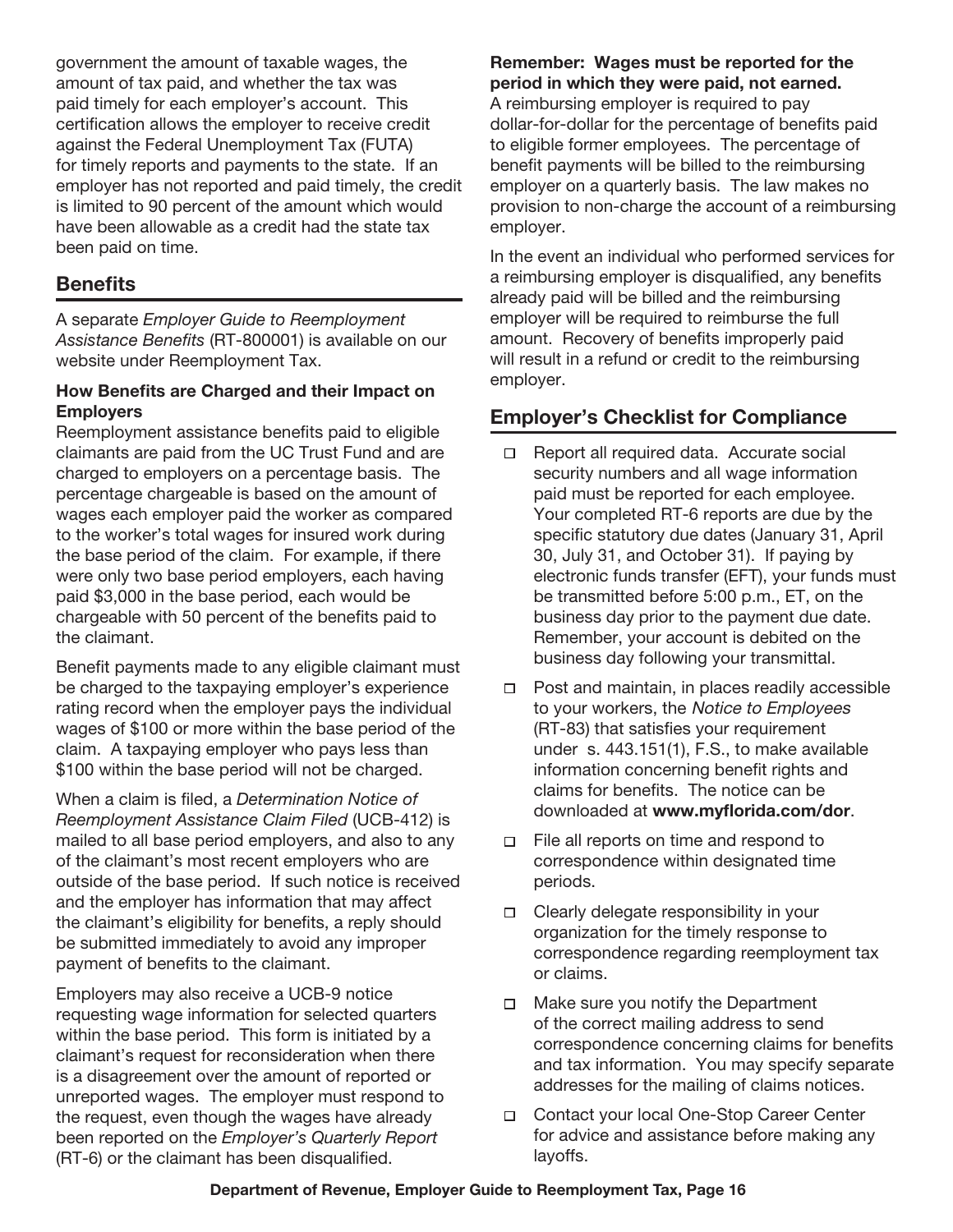- Prior to filing your *Employer's Quarterly Report*  $\Box$ on an alternative form, make sure your format has been approved.
- $\Box$  Attend all appeal hearings. The outcomes may affect your tax rate.
- Notify DEO, Division of Employment Services,  $\Box$ to report suspected fraud or abuse of Florida's Reemployment Assistance Program. Call the fraud hotline at 800-342-9909 or submit the information online at www.floridajobs.org/ benefits/bpc/fraud.asp.
- Notify your nearest Department of Revenue  $\Box$ service center as soon as possible of any changes in ownership, location, or type of business activity.
- □ Your reemployment tax account number (a seven-digit number) should be included on all reports, checks, and correspondence. Correspondence concerning a former employee should include the employee's social security number in addition to your account number.
- $\Box$ For reemployment tax assistance, visit our website at www.myflorida.com/dor or call Taxpayer Services at 800-352-3671.

## **Glossarv**

Benefits - Reemployment assistance payments to eligible claimants.

Cafeteria Plan Exemption - Cafeteria plans always give the employee the option to receive cash as a benefit. When the cash option is chosen, the payments are considered wages and are subject to reemployment tax.

Calendar Quarter - A period of three consecutive months ending March 31, June 30, September 30, and December 31 of any year.

Casual Labor - Work performed that is not in the course of the employer's regular trade or business and is occasional, incidental, or irregular.

Claimant - A person who has applied for reemployment assistance benefits.

Common Paymaster - Related corporations with employees performing services simultaneously for the related corporations may allow one of the related corporations to report and pay reemployment tax rather than each corporation reporting separately if prior approval from DOR has been received.

DEO - Department of Economic Opportunity Department - Florida Department of Revenue

#### Determination -

- A decision made by the Department regarding an employing unit's liability, tax rate, or assessment of taxes.
- A decision made by DEO regarding a claimant's monetary or non-monetary eligibility for benefits.

Electronic Funds Transfer (EFT) - The transfer of funds between accounts by electronic means. When a payment is made using EFT, funds are electronically transferred from the employer's bank to the Florida Department of Revenue's bank.

Electronic Reporting - The electronic transfer of tax report information to the Florida Department of Revenue. The electronic report replaces the paper report.

Employee Leasing Company - An employing unit which maintains a valid and active license under Chapter 468, F.S. (Also known as Professional Employer Organization.)

Employer - An employing unit that has met the criteria of liability for payment of reemployment tax.

Employing Unit - An employing unit is any person or organization, including partnerships, limited liability companies, corporations, associations, trusts, estates, Indian tribes, or trustees or receivers, that have employed any person at any time.

Employment - Any service performed by an individual for an employing unit.

Excess Wages - Effective January 1, 2015, wages paid in excess of \$7,000 per worker per calendar year. Excess wages are not subject to reemployment tax.

Gross Wages - All wages paid.

Independent Contractor - A person who is not subject to the will and control of the employer. The employer does not have the right to control or direct the manner or method of performance, although the results to be accomplished are controlled. Independent contractors hold themselves out to the public as such. Generally, they furnish materials as well as labor and use their own tools in the performance of the work. Services performed by independent contractors cannot be summarily terminated without recourse. A contract for labor only will normally be considered a contract of employment. How the worker is treated determines employment status, not a written contract.

Liable Employer - An employer who is responsible for payment of reemployment tax.

Payrolling - Payrolling is an agreement between employers whereby payrolls for two or more